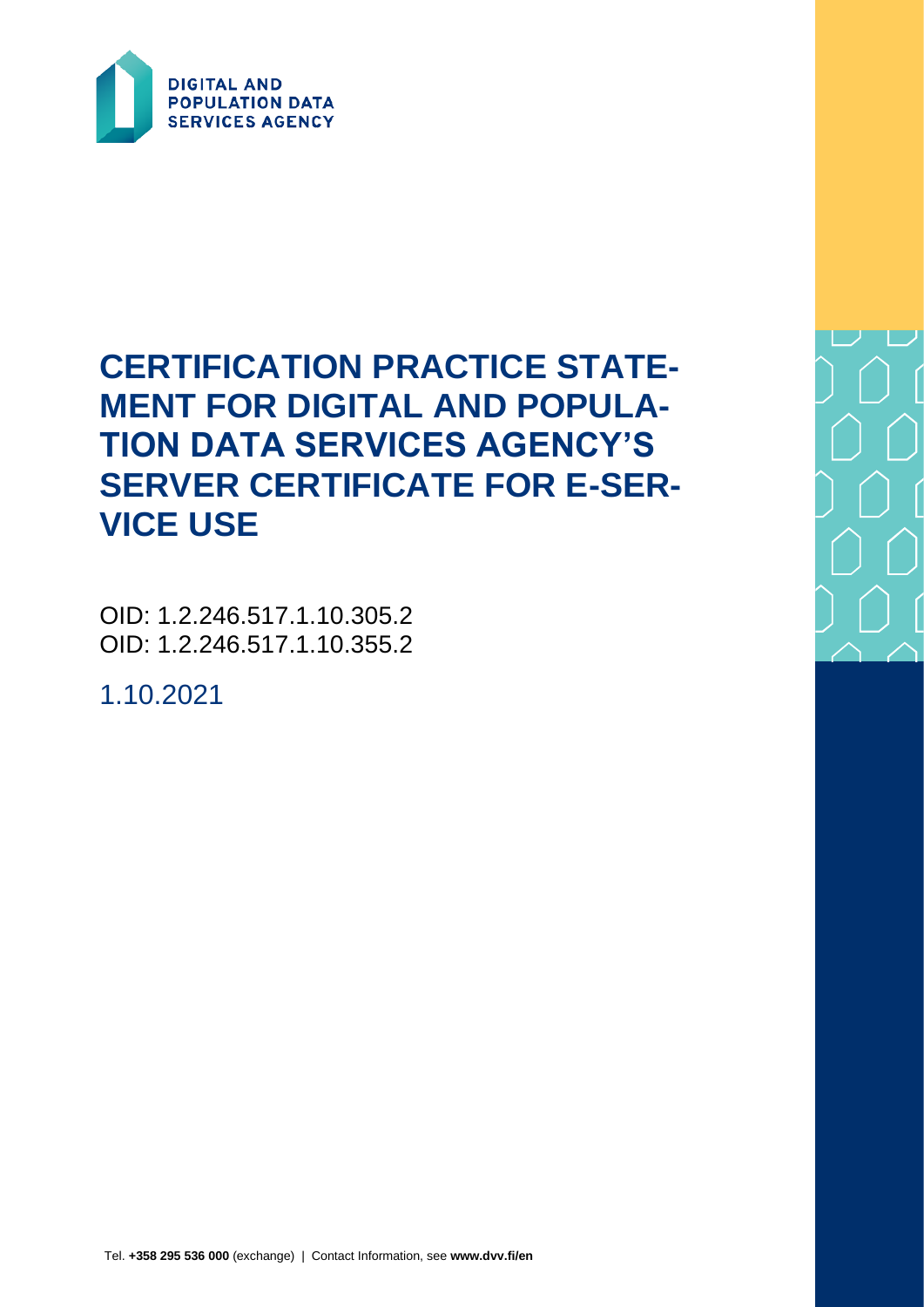

| Document management |                     |  |  |  |  |
|---------------------|---------------------|--|--|--|--|
| Owner               |                     |  |  |  |  |
| Prepared by         | <b>Ville Aarnio</b> |  |  |  |  |
| Inspected by        |                     |  |  |  |  |
| Approved by         | Mikko Pitkänen      |  |  |  |  |

| <b>Version control</b> |                                                     |               |  |  |  |
|------------------------|-----------------------------------------------------|---------------|--|--|--|
| version<br>no.         | what has been done                                  | date/person   |  |  |  |
| v <sub>1.0</sub>       | Version 1.0                                         | 1.6.2021/VA   |  |  |  |
| v <sub>1.1</sub>       | Added information regarding subscriber's obligation | 1.10.2021/VA  |  |  |  |
| $v$ 1.11               | <b>Fixed OID-codes</b>                              | 15.11.2021/VA |  |  |  |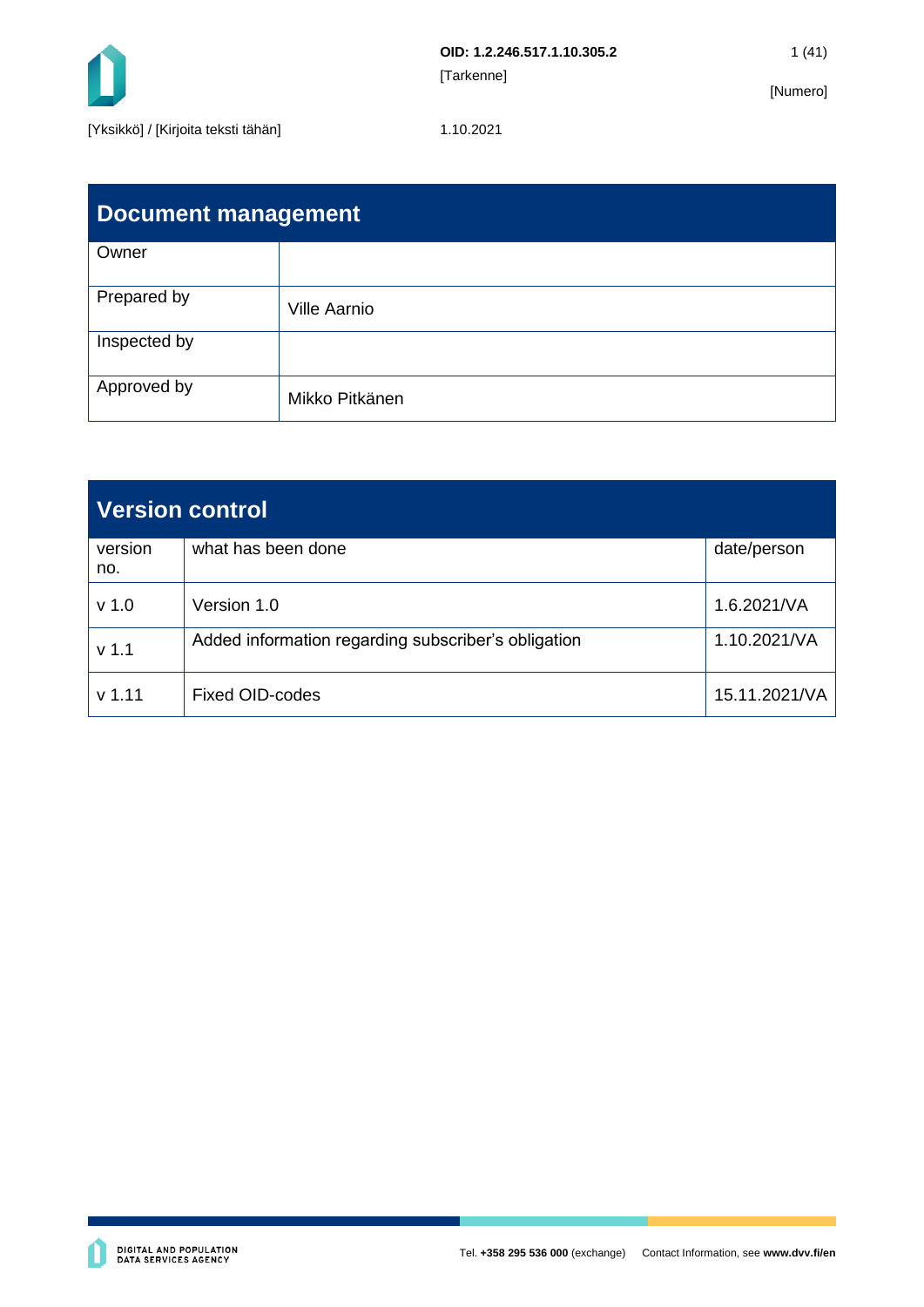

1.10.2021

# **Table of contents**

| 1            |                                                                            |  |                                                                       |  |  |  |
|--------------|----------------------------------------------------------------------------|--|-----------------------------------------------------------------------|--|--|--|
| $\mathbf{2}$ |                                                                            |  |                                                                       |  |  |  |
|              | 2.1                                                                        |  |                                                                       |  |  |  |
|              | 2.2                                                                        |  |                                                                       |  |  |  |
| 1.           |                                                                            |  |                                                                       |  |  |  |
| 3            |                                                                            |  |                                                                       |  |  |  |
| 4            |                                                                            |  |                                                                       |  |  |  |
| 5            |                                                                            |  |                                                                       |  |  |  |
|              | 5.1                                                                        |  |                                                                       |  |  |  |
| 6            |                                                                            |  |                                                                       |  |  |  |
|              | 6.1.1                                                                      |  |                                                                       |  |  |  |
|              | 6.1.2                                                                      |  |                                                                       |  |  |  |
|              | 6.1.3                                                                      |  |                                                                       |  |  |  |
| 7            |                                                                            |  |                                                                       |  |  |  |
|              | 7.1.1                                                                      |  |                                                                       |  |  |  |
|              | 7.1.2                                                                      |  |                                                                       |  |  |  |
|              | 7.1.3                                                                      |  |                                                                       |  |  |  |
|              | 7.1.4                                                                      |  |                                                                       |  |  |  |
| 8            |                                                                            |  |                                                                       |  |  |  |
| 9            |                                                                            |  |                                                                       |  |  |  |
|              | 9.1                                                                        |  |                                                                       |  |  |  |
|              | 9.2                                                                        |  |                                                                       |  |  |  |
|              | 9.3                                                                        |  |                                                                       |  |  |  |
| 10           |                                                                            |  |                                                                       |  |  |  |
|              |                                                                            |  |                                                                       |  |  |  |
|              | 10.1.1                                                                     |  |                                                                       |  |  |  |
| 11           |                                                                            |  |                                                                       |  |  |  |
|              | 11.1                                                                       |  |                                                                       |  |  |  |
|              | 11.2                                                                       |  |                                                                       |  |  |  |
|              | 11.3                                                                       |  |                                                                       |  |  |  |
|              | 11.4                                                                       |  |                                                                       |  |  |  |
| 12           | Requirements applicable to the operation of the certification authority 19 |  |                                                                       |  |  |  |
|              | 12.1                                                                       |  |                                                                       |  |  |  |
| 13           |                                                                            |  | Life cycle management of keys used in a public key infrastructure  20 |  |  |  |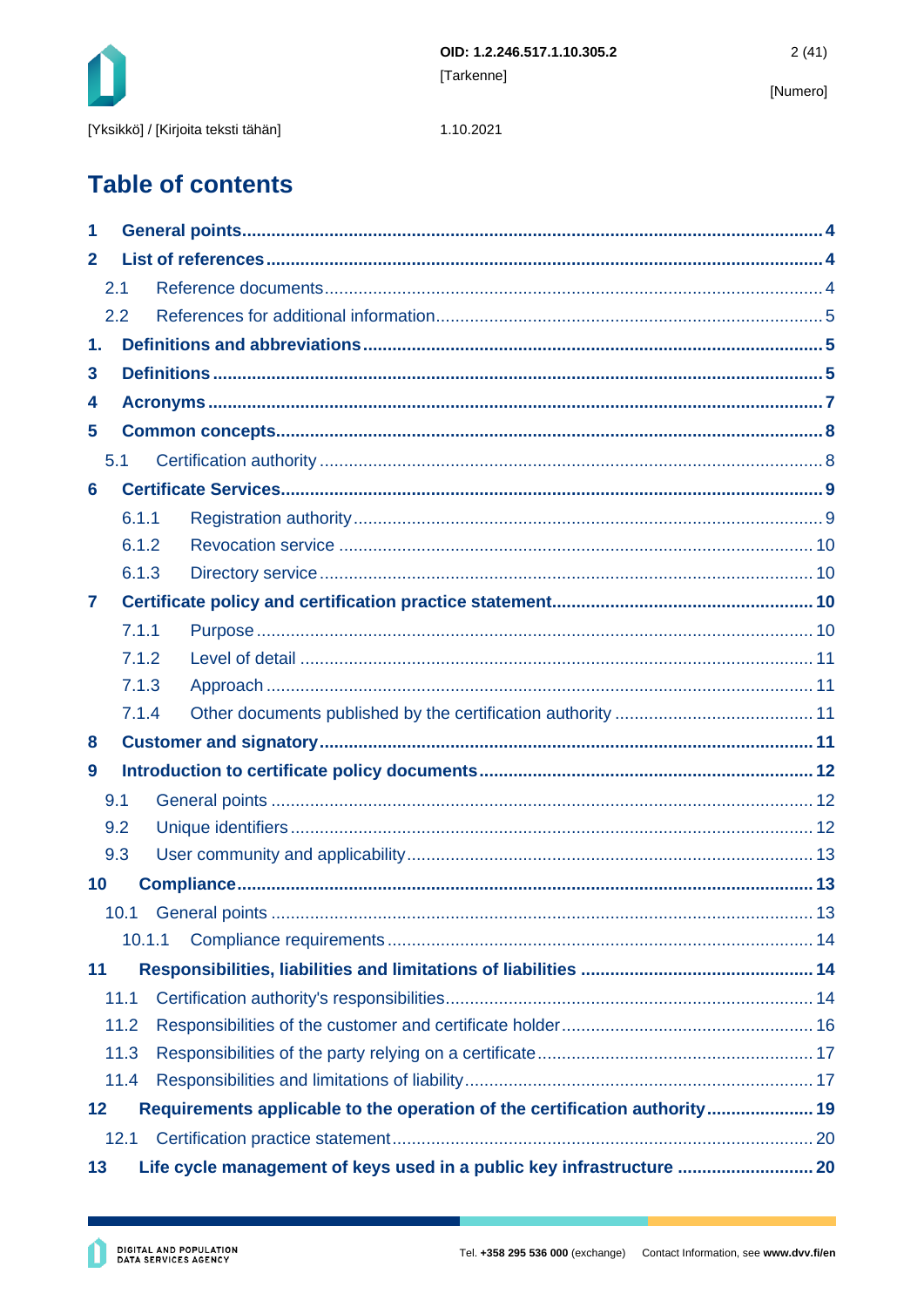

|    | 13.1.1  |                                                                            |  |
|----|---------|----------------------------------------------------------------------------|--|
|    | 13.1.2  | Storage, backup and recovery of the certification authority's key 21       |  |
|    | 13.1.3  |                                                                            |  |
|    | 13.1.4  |                                                                            |  |
|    | 13.1.5  |                                                                            |  |
| 14 |         | Life cycle management of certificates used in a public key system  22      |  |
|    | 14.1.1  |                                                                            |  |
|    | 14.1.2  | Renewing a certificate, changing the key pair and updating a certificate24 |  |
|    | 14.1.3  |                                                                            |  |
|    | 14.1.4  |                                                                            |  |
|    | 14.1.5  |                                                                            |  |
|    | 14.1.6  |                                                                            |  |
| 2. |         | The certification authority's management and operating procedures  31      |  |
|    | 14.1.7  |                                                                            |  |
|    | 14.1.8  |                                                                            |  |
|    | 14.1.9  |                                                                            |  |
|    | 14.1.10 |                                                                            |  |
|    | 14.1.11 |                                                                            |  |
|    | 14.1.12 |                                                                            |  |
|    | 14.1.13 |                                                                            |  |
|    | 14.1.14 | Business continuity management and processing of anomalies34               |  |
|    | 14.1.15 |                                                                            |  |
|    | 14.1.16 |                                                                            |  |
|    | 14.1.17 |                                                                            |  |
| 15 |         |                                                                            |  |
| 16 |         | Framework for the specification of other certificate policy documents 38   |  |
|    | 16.1    |                                                                            |  |
|    | 16.2    |                                                                            |  |
|    | 16.3    |                                                                            |  |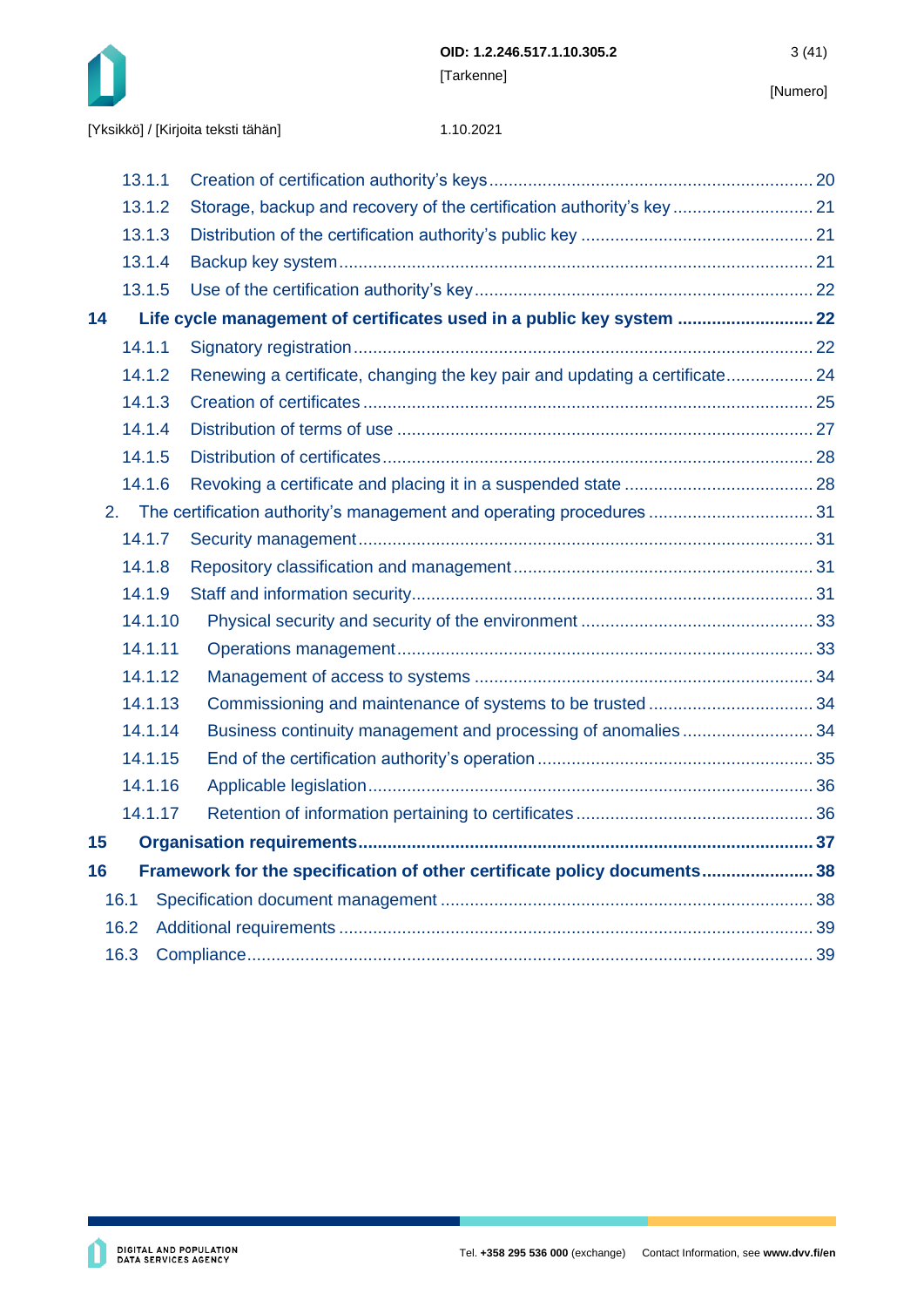

## **CERTIFICATION PRACTICE STATEMENT FOR DIGITAL AND POPULATION DATA SERVICES AGENCY'S SERVER CERTIFI-CATE FOR E-SERVICE USE**

#### <span id="page-4-0"></span>**General points**   $\mathbf 1$

This document defines the prerequisites of the PKI (Public Key Infrastructure) certification activities of the Digital and Population Data Services Agency (hereinafter 'the certification authority') and the scope of application and limitations of this document. At practical level, the principles contained in this document are laid out, in addition to this certification practice statement, in other procedural guidelines supplementing this document.

This document complies with ETSI TS 102 042 v 2.4.1 (OVCP) policies regarding the service certificate.

The status and tasks of the Certification Authority have been established by the Act on the Digital and Population Data Services Agency (304/2019), previously knowns as Population Register Centre.

#### <span id="page-4-1"></span> $\mathcal{P}$ **List of references**

#### <span id="page-4-2"></span> $21$ **Reference documents**

The certification authority's PKI has been formulated on the basis of the following statutes, standards and guidelines:

Act on Electronic Services and Communication in the Public Sector (13/2003)

The Act on the Openness of Government Activities (621/1999)

IETF RFC 3647 Internet X.509 Public Key Infrastructure: Certificate Policy and Certification Practices Framework (11/2003)

ETSI TS 102 042 V2.4.1: Electronic Signatures and Infrastructures (ESI); Policy requirements for certification authorities issuing public key certificates (2013-02)

VAHTI 5/2004: Securing the state administration's key information systems

ISO/IEC 27002: Information technology - Security techniques - Code of practice for

The following principles apply to the interpretation of this document:

1. The headings and subheadings of the certificate policy are primarily recommendations of international standards [RFC 3647] which have been translated into Finnish. When interpreting this document, the body of the text takes precedence over the headings.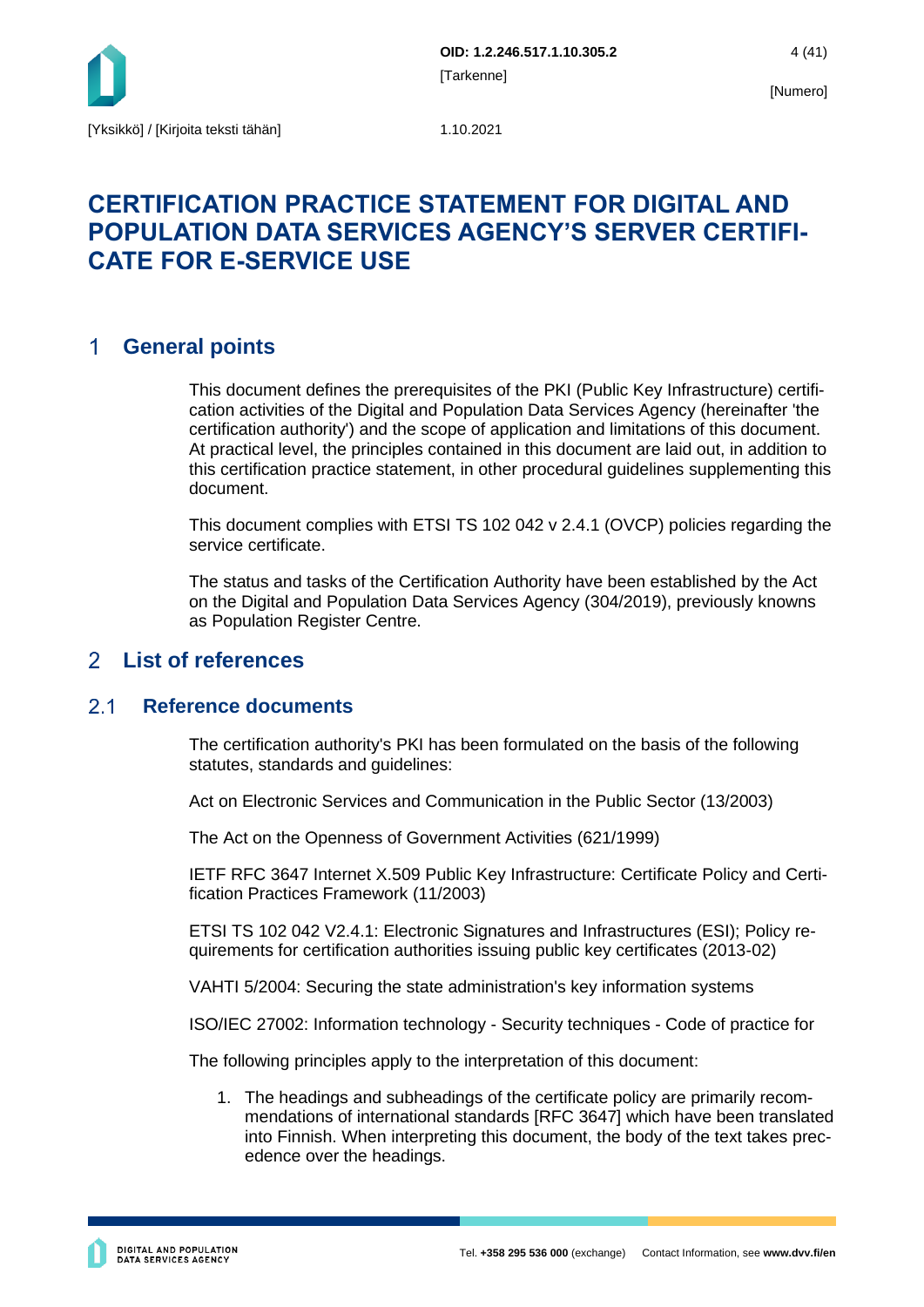

2. As a general condition, all requirements concerning the certification authority as set out in this certification practice statement must be fulfilled.

#### <span id="page-5-0"></span> $2.2$ **References for additional information**

While the references listed below are not essential for using this document, they will provide the user with support on certain topics. In the absence of an accurate reference, the most recent version of the document should be used (including revisions).

## <span id="page-5-1"></span>**1. Definitions and abbreviations**

#### <span id="page-5-2"></span>**Definitions**   $\mathcal{R}$

Attribute data: data of permanent nature required to identify a professional and to verify his or her professional practice rights.

Key pair: A pair of interconnected keys, one public and one private, which are used in public key methods. The purpose of the keys is defined in the certificate. NB: See also section 4.3

Asymmetric encryption: A pair consisting of one public key and one private key is used in asymmetric encryption. A message that has been encrypted with a public key can be decrypted

Directory service: A public Internet-based service which can be used to retrieve all certificates issued by the certification authority as well as CA certificates and revocation lists.

Public key: The public component of a key pair used in asymmetric encryption in public key methods. The certification authority certifies with its electronic signature that the public key belongs to the certificate holder. The public key is part of the data content of the certificate.

Public key infrastructure: An information security infrastructure in which security services are provided by public key methods.

Public key method: An information security service, such as electronic identification of a person, which is provided using public and private keys, certificates and asymmetric encryption.

Relying party: A party that trusts the certificate data and uses the certificate for various information security services, such as electronic identification of the certificate holder and authentication of a digital signature. NB: See RFC 3647.

OCSP service: Online Certificate Status Protocol. A service for checking the real-time certificate status.

Server certificate: A service certificate used to identify a server and to generate an SSL/TLS encrypted connection between servers. For example, a certificate intended for a www server that allows the user to verify that the server can be trusted. A dataset consisting of the public key and identification data of a party using the PKI that has been created and signed by the certification authority using its private key.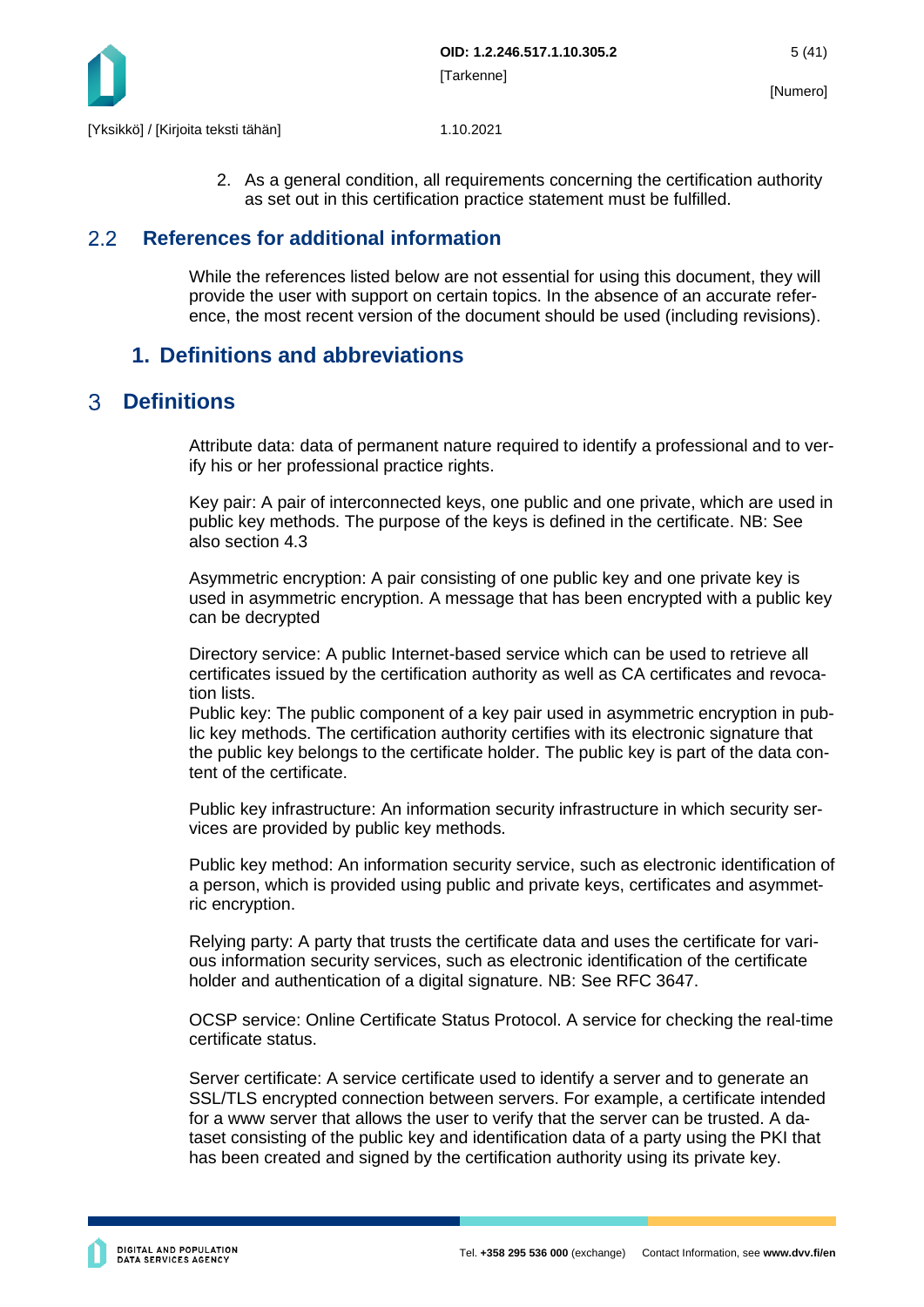

Server certificate for e-service use: A file-based certificate intended for such purposes as receiving and sending encrypted e-mails using a shared mailbox. The file contains both the certificates and the associated private and public key.

Service certificate: A term that covers both server and e-mail service certificates.

Registration authority: The registration authority identifies the certificate applicant in accordance with the certificate policy and certification practice statement on behalf of and at the responsibility of the certification authority.

RSA algorithm and RSA key: The RSA algorithm is a common public key algorithm. The private and public keys associated with a service certificate are RSA keys.

A protected user device: a device that stores the user's private key, protects the key from being compromised and performs signature or decryption functions for the user.

Revocation list (CRL): A list of certificates revoked before the end of their validity period and the revocation dates, electronically signed and published by the certification authority. The revocation list specifies the publication dates of the current and next revocation list. Revoked certificates are added to the list. NB: See ITU-T Recommendation X.509.

Revocation service: A certification authority's service that receives certificate revocation requests, revokes the certificates and communicates the fact that the certificate has been revoked to the certificate system.

An electronic signature: a PKI signature attached to an electronic message that enables the reliable authentication of the message contents and the signatory's identity.

Certificate: A digital certificate that associates the signature authentication data with the signatory and authenticates the signatory. A certificate contains an OID (object identifier) that identifies the certification practice statement in question.

Certificate system: An IT system used to create certificates, sign revocation lists and publish the lists in a directory.

PKI disclosure statement: A document that contains the main points of the certificate policy and certification practice statement.

Certificate policy: A document that describes the principles of certification and the responsibilities of the relying parties. The certificate policies published by the DPDSA are publicly available. Each certificate policy is identified by an OID.

Certificate management system: A data system consisting of certificate systems, data communications, a certificate directory, a revocation list service, an advice and revocation service, certificate management and card management.

CPS OID is part of the data content of the certificate.

Certification practice statement: A description of how the certification authority implements its certificate policy. Each certification practice statement is identified by an OID.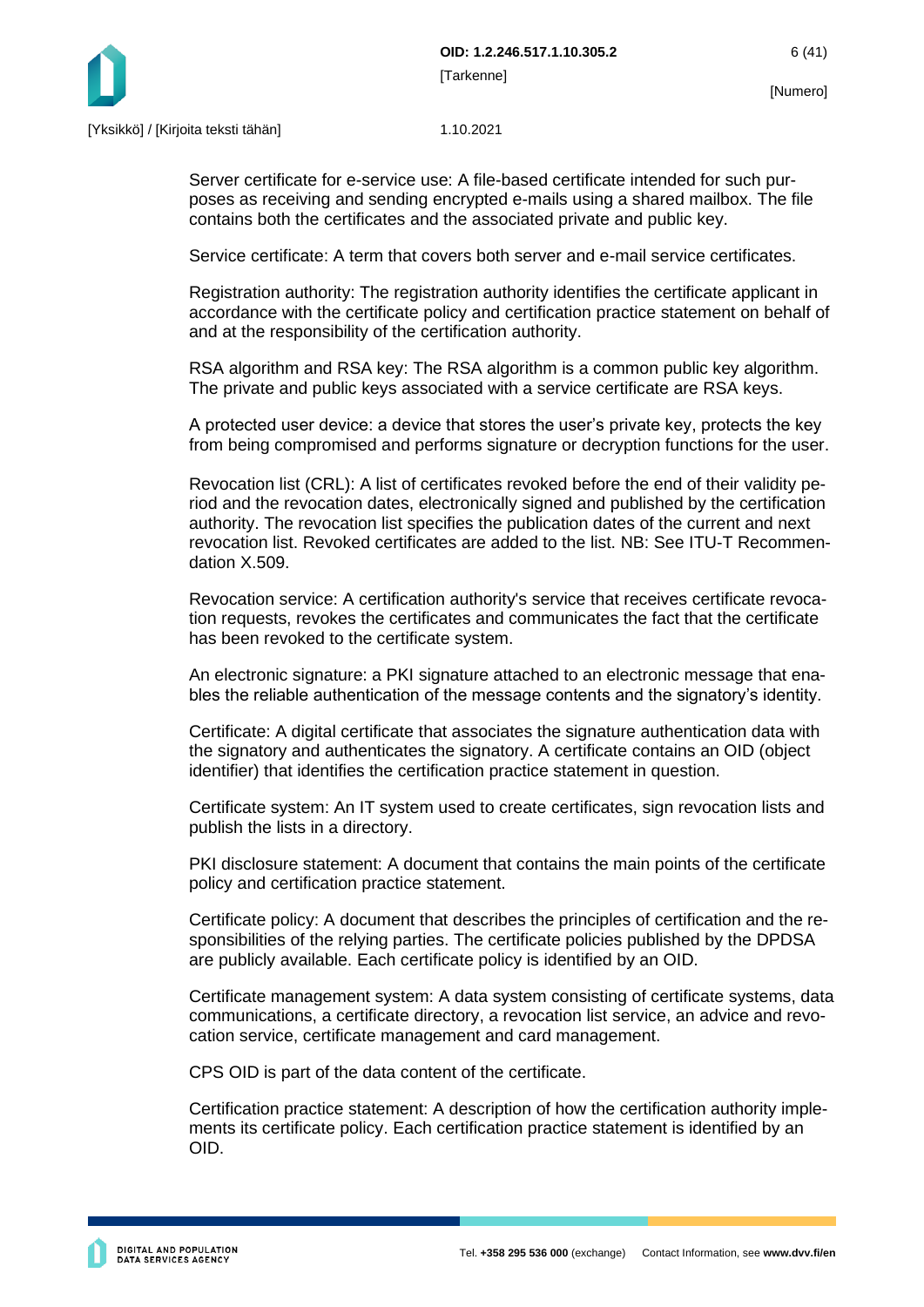

Certification authority: An organisation that issues certificates, is responsible for their creation and draws up a certificate policy that describes its operation and the associated certification practice statement. NB: See section 4.1

CA certificate: Contains the name, country and public key of the certification authority.

Certification authority's private key: The private key used by the certification authority to sign the certificates it issues and the revocation lists it publishes.

Certificate applicant: A private or public organisation or an individual that applies for a certificate and that is identified at the time of submitting the application.

Certificate holder: A private or public organisation or an individual whose data and public key are verified by the certification authority's digital signature and who holds the private key linked with the certificate in question.

Certificate usage and purpose: In this document, certificate usage refers to the use of both the certificate and the associated keys. For example, using a certificate to create an electronic signature refers to both the use of a private key for signing a document and to the use of the public key and certificate for verifying the signature.

Private key: The private component of a key pair used in asymmetric encryption in public key methods. The certificate holder's private key is stored in a safe environment to protect it from unauthorised use.

#### <span id="page-7-0"></span> $\blacktriangle$ **Acronyms**

CA Certification Authority

CP Certificate Policy

CPS Certification Practise Statement

CRL Certificate Revocation List

CSP Certification Service Provider

ECC Elliptic Curve Cryptography

FINEID Finnish Electronic Identification

HSM Hardware Security Module

HTTP Hypertext Transfer Protocol

ISO 27001, ISO/IEC 27001

LDAP Lightweight Directory Access Protocol

OID Object Identifier

OVCP Organizational Validation Certificates Policy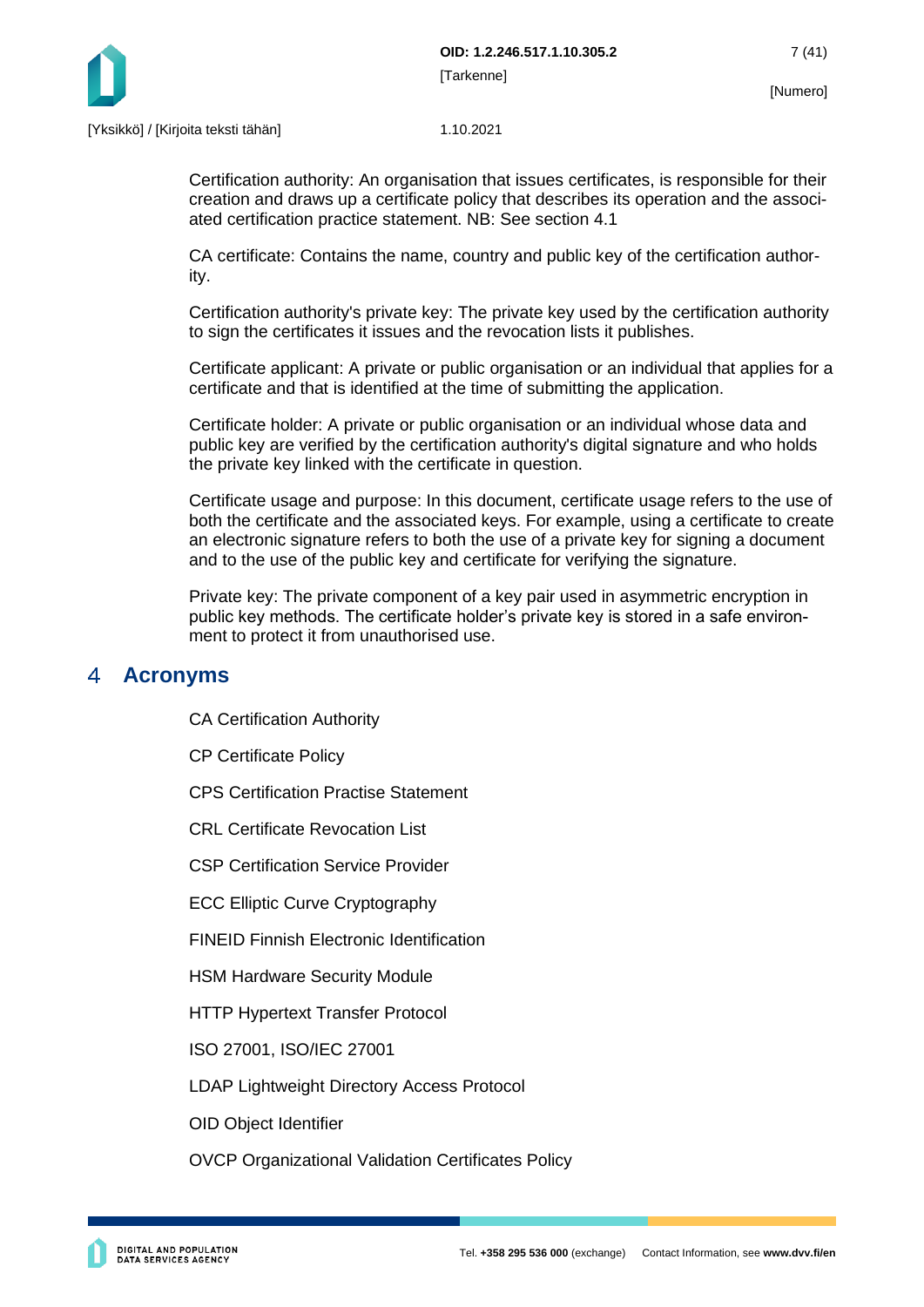

PDS PKI Disclosure Statement

PKI Public Key Infrastructure

RSA Rivest, Shamir, Adleman, a public key algorithm, an asymmetric algorithm

SSL Secure Socket Layer

TLS Transport Layer Security

DPDSA Digital and Population Data Services Agency

## <span id="page-8-0"></span>**Common concepts**

#### <span id="page-8-1"></span> $5.1$ **Certification authority**

A certification authority is a party that issues and creates certificates trusted by the certificate service users (customers and parties relying on the certificate). The certification authority has overall responsibility for the provision of the certificate services defined in section 4.2. The certification authority is identified in the certificate as the issuer of the certificate, and its public key is used to sign qualified certificates.

The certification authority may use third parties in its provision of certificate services to provide parts of the service. However, the certification authority will always carry the overall responsibility and ensure that the procedural requirements set forth in this document are met. The certification authority may, for example, outsource all components of the service, including the certificate creation service. However, the key used for signing the certificates will be defined as belonging to the certification authority, and the certification authority retains overall responsibility for meeting the requirements specified in this document and the responsibility for granting certificates to be granted to the public.

The certification authority meets the following terms and conditions:

- The certification authority agrees to adhere to the terms and conditions set out in the certificate policy.
- The certification authority prepares a certificate practice statement and other procedural instructions that complement the certificate policy.
- The certification authority maintains adequate financial resources in order to secure the operations referred to in this certificate policy. The certification authority is responsible for the certificate activities and the associated risks and requires the certificate system suppliers to take appropriate risk management measures in order to safeguard against risks related to the activities.
- The certification authority maintains a register of its approved registration authorities.
- The certification authority makes decisions on cross-certification in cooperation with other certification authorities.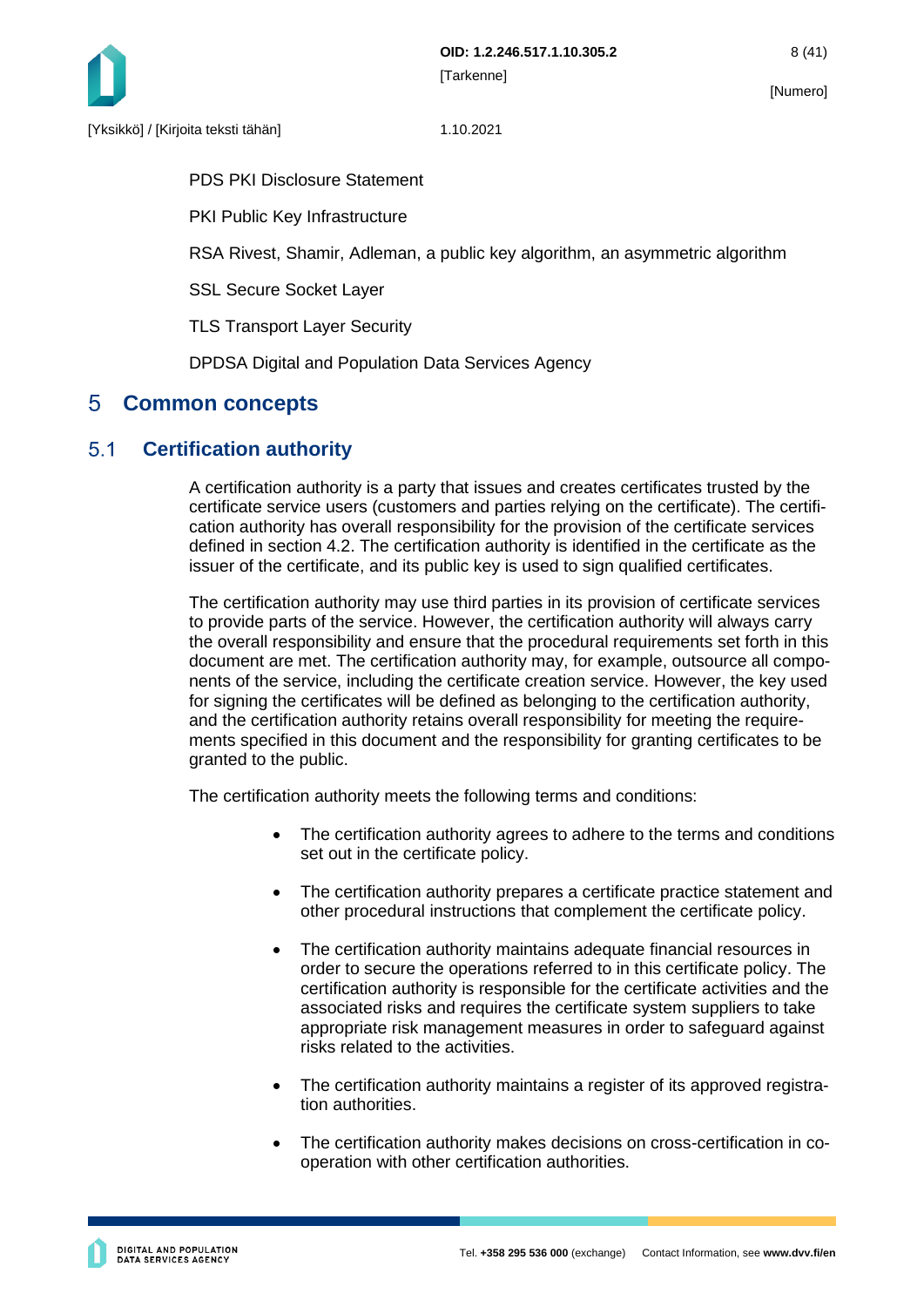

• The certification authority is responsible for the life cycle of key pairs created by it (generation, storage, backups, publishing and disposal) and for publishing the revocation lists.

The certification authority agrees to:

1. offer the certificate, directory and revocation services specified in the certificate policy;

2. provide the management and monitoring functions described in sections 4–6 of this certification practice statement;

3. reliably identify certificate applicants;

4. issue certificates in accordance with this certification practice statement;

5. comply with valid acts and decrees as well as any regulations and guidelines issued by virtue of them, and support the rights of certificate users and relying parties;

6. ensure that sufficient independent auditing is performed in accordance with the certification practice statement;

7. ensure the functioning of the certification authority; and

8. comply with all terms and conditions in the certificate policy and this certification practice statement.

The certification authority may, at its discretion, offer additional functions or services related to the certificate system.

The certification authority is responsible for ensuring that information contained in the certificate is in accordance with this certification policy statement.

#### <span id="page-9-0"></span>6 **Certificate Services**

#### <span id="page-9-1"></span>**6.1.1 Registration authority**

Registration authorities who operate under this certificate policy must meet the following terms and conditions:

> • The registration authority agrees to comply with the requirements set out in this certification practice statement.

• The registration authority must be approved and registered by the certification authority.

• The registration authority is responsible for the identification of certificate applicants.

• The registration authority is responsible for the trustworthiness of the registration point personnel. The registration authority obtains background checks on recruited personnel as required by the certification authority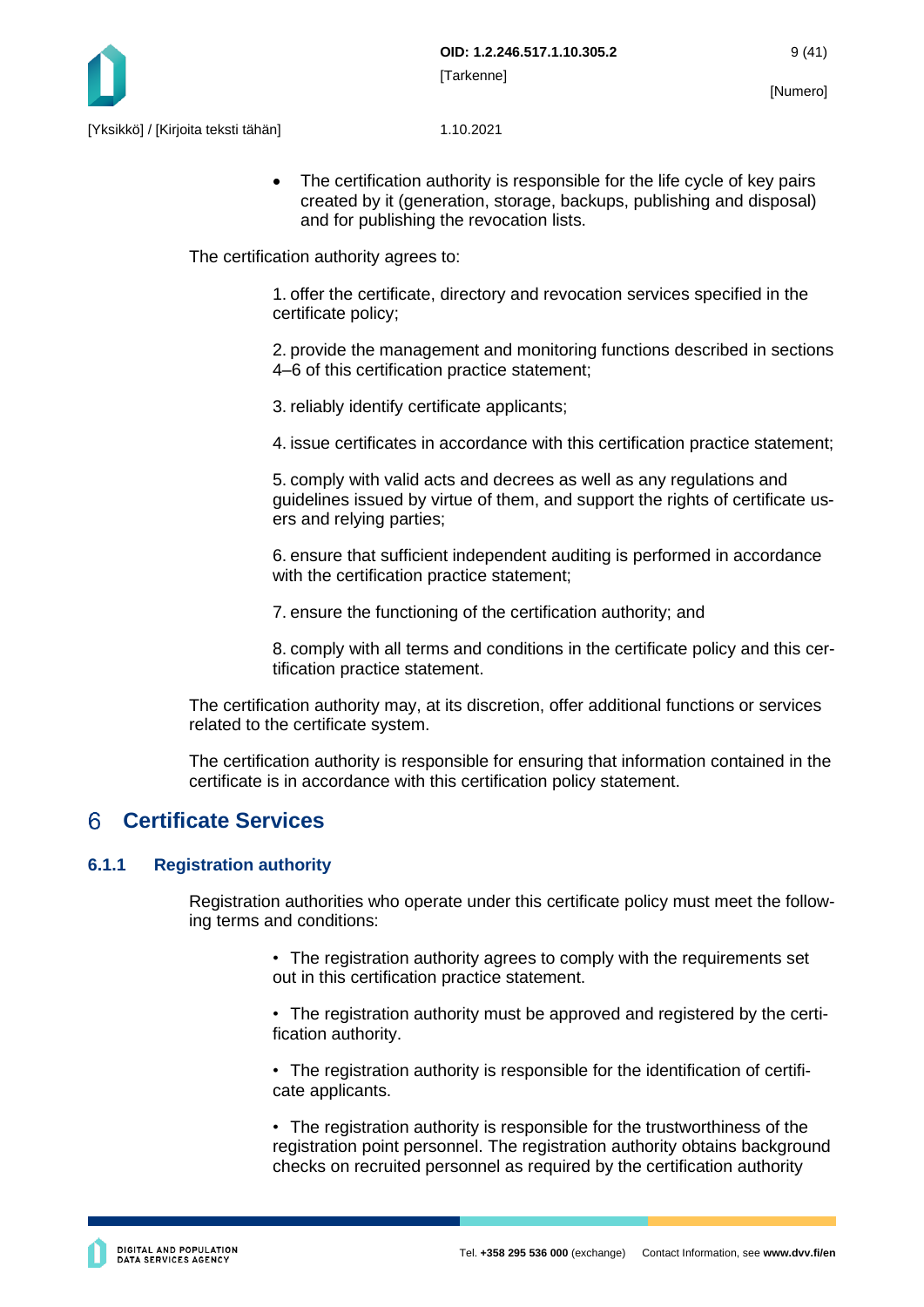

and ensures the trustworthiness of its personnel at all times. The certification authority approves the registration point personnel on the basis of background checks obtained by the registration authority.

A registration authority operating under this certificate policy must agree to:

1. comply with valid legislation as well as the regulations and guidelines issued by virtue of it;

2. provide the management and monitoring functions specified in sections 4–6 of this certification practice statement;

3. complete an identification procedure on certificate applicants as described in Chapters 4–6 of this certification practice statement and the certificate policy as well as submit the applicant's data to the certification authority for the purpose of creating the certificate;

4. perform the agreed assignments and support the rights of certificate users and relying parties; and

5. comply with all terms and conditions related to the registration service in the certificate policy and this certification practice statement.

The registration authority may offer additional functions or services approved by the certification authority. The registration authority is responsible for all registration services provided by it. The registration authority for the service certificate is the Digital and Population Data Services Agency.

#### <span id="page-10-0"></span>**6.1.2 Revocation service**

The certificate revocation service revokes service certificates that the certificate holder or the certification authority wishes to revoke before their stipulated expiry date. Revoked service certificates are added to the revocation list. Reasons for revoking service certificates may include knowing or suspecting that the certificate holder's private key has been compromised.

#### <span id="page-10-1"></span>**6.1.3 Directory service**

The directory service is a public Internet-based service which can be used to retrieve all service certificates issued by the certification authority as well as CA certificates and revocation lists. The directory service is available at ldap://ldap.fineid.fi.

#### <span id="page-10-2"></span> $\overline{7}$ **Certificate policy and certification practice statement**

#### <span id="page-10-3"></span>**7.1.1 Purpose**

A certificate policy is a document drawn up by a certification authority (CA) which describes the practices and principles used in certification. The certification practice statement is a more detailed description of the certification authority's activities than a certificate policy.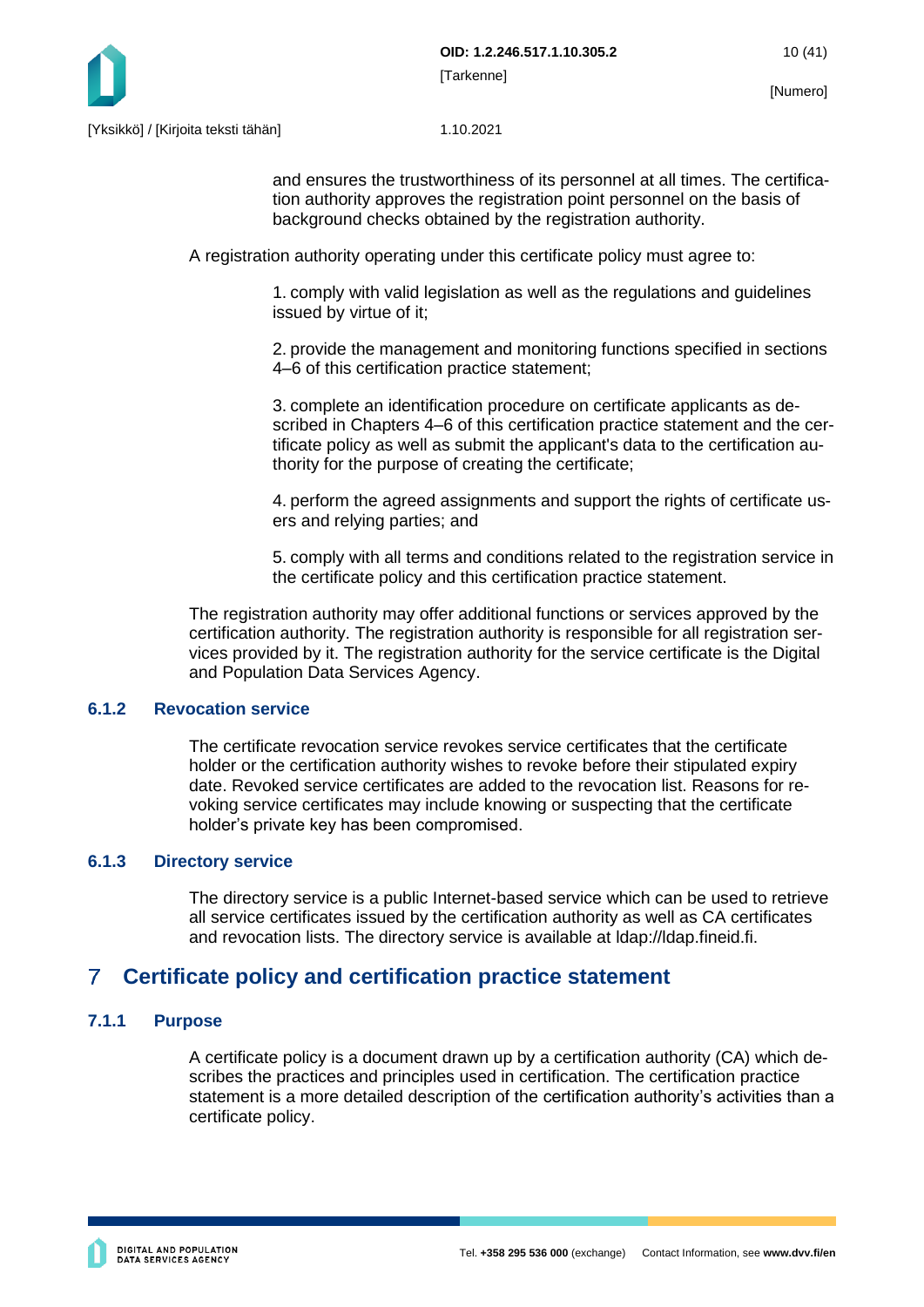

#### <span id="page-11-0"></span>**7.1.2 Level of detail**

The certification practice statement describes in more detail than the certificate policy the practices the certification authority follows in issuing certificates and other administration. It specifies how a certain certification authority meets the technical, organisational and procedural requirements specified in the certificate policy.

#### <span id="page-11-1"></span>**7.1.3 Approach**

The approaches of the certificate policy and the certification practice statement are completely different. A certificate policy is formulated independently of the details in a certain certification authority's operating environment. A certification practice statement, on the other hand, is specifically prepared to match the certification authority's organisation structure, operating methods, facilities and ICT environment. The certificate policy may be defined by a certificate service user, while the certification practice statement is always specified by the certificate provider.

#### <span id="page-11-2"></span>**7.1.4 Other documents published by the certification authority**

In addition to the certificate policy and certification practice statement, the certification authority may publish other documents pertaining to its certification activities. Such terms and conditions of use may contain many types of commercial terms or, among other things, be associated with a certain PKI. Even if the customer is not necessarily informed of these terms, they may still become applicable.

The PKI disclosure statement is part of the certification authority's terms of use related to the functionality of the public key system. The certification authority should make the PKI disclosure statement available for both the customers and the relying parties.

#### <span id="page-11-3"></span> $8<sup>°</sup>$ **Customer and signatory**

A "customer" refers to a party that applies to the certification authority for certificates and that has a contractual relationship with the certification authority (a public or private organisation or an individual). A "signatory" refers to the party to which the certificate was issued (a public or a private organisation or an individual). The customer is responsible for the use of a private key associated with a certificate based on a public key. The signatory, on the other hand, is a person who can be authenticated using a private key and who controls the private key's use.

When certificates are issued to individuals for their private use, the same person may be both a customer and a signatory. In other cases, as when certificates are issued for employees, the customer and the signatory are different parties. For example, an employer may be the customer, while an employee is the signatory.

These two concepts are used in this document to make this distinction whenever necessary. In all cases, however, the difference is not quite clear.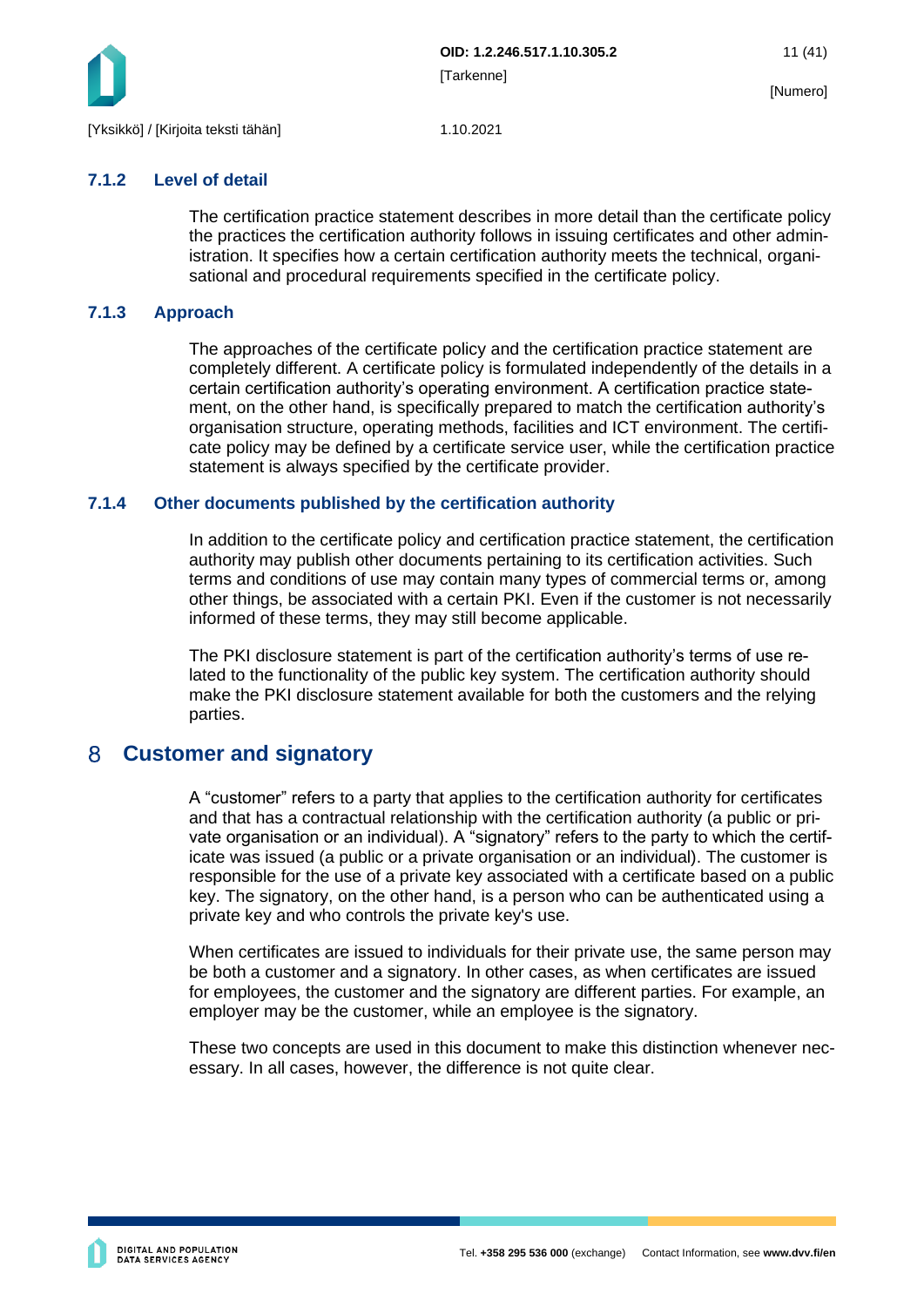

#### <span id="page-12-0"></span>9 **Introduction to certificate policy documents**

#### <span id="page-12-1"></span> $9.1$ **General points**

A certificate policy is a document drawn up by a certification authority (CA) which describes the practices and principles used in certification. The certification practice statement is a more detailed description of the certification authority's activities than a certificate policy.

The certification practice statement is applied to the Digital and Population Data Services Agency's service certificates. The server certificate is a certificate granted by the Digital and Population Data Services Agency used to authenticate a service provider's service or server. This service provider may be a public or private organisation or an individual.

A certificate is a dataset that, in connection with authentication or encryption, links the authentication data to the certificate holder and authenticates the service certificate holder. The certificate data are signed electronically by the certification authority's private key. Certificates referred to in this certification practice statement are based on a public key infrastructure (PKI). The server certificate for e-service use is a file-based certificate intended for encrypting e-mails and creating signatures delivered in PKCS #12 file format.

Server certificates can be used to authenticate both public administration and private sector services. The server certificate allows the service user to verify the authenticity of the service provider.

The Digital and Population Data Services Agency's certification practice statement has a unique object identifier (OID).

The certification authority's activities include the provision of certificate, directory and revocation services as well as registration. For a more detailed description of these activities, see section 4.2.

#### <span id="page-12-2"></span>9.2 **Unique identifiers**

A certificate contains two unique identifiers (OIDs). One of them indicates the ETSI TS 102 042 Certificate Policy that the certificate complies with, and the other identifies the certification practice statement.

A certificate policy is defined by a unique identifier issued by the DPDSA.

These unique identifies are:

The OID of the ETSI TS 102 042 policy to be complied with (OVCP): 0.4.0.2042.1.7 [itu-t(0), identified-organization(4), etsi(0), other-certificate-policies(2042), policy-identifiers(1), ovcp (7)]

The DPDSA's server certificate for e-service use, certification practice statement OID:1.2.246.517.1.10.305.2 and 1.2.246.517.1.10.355.2.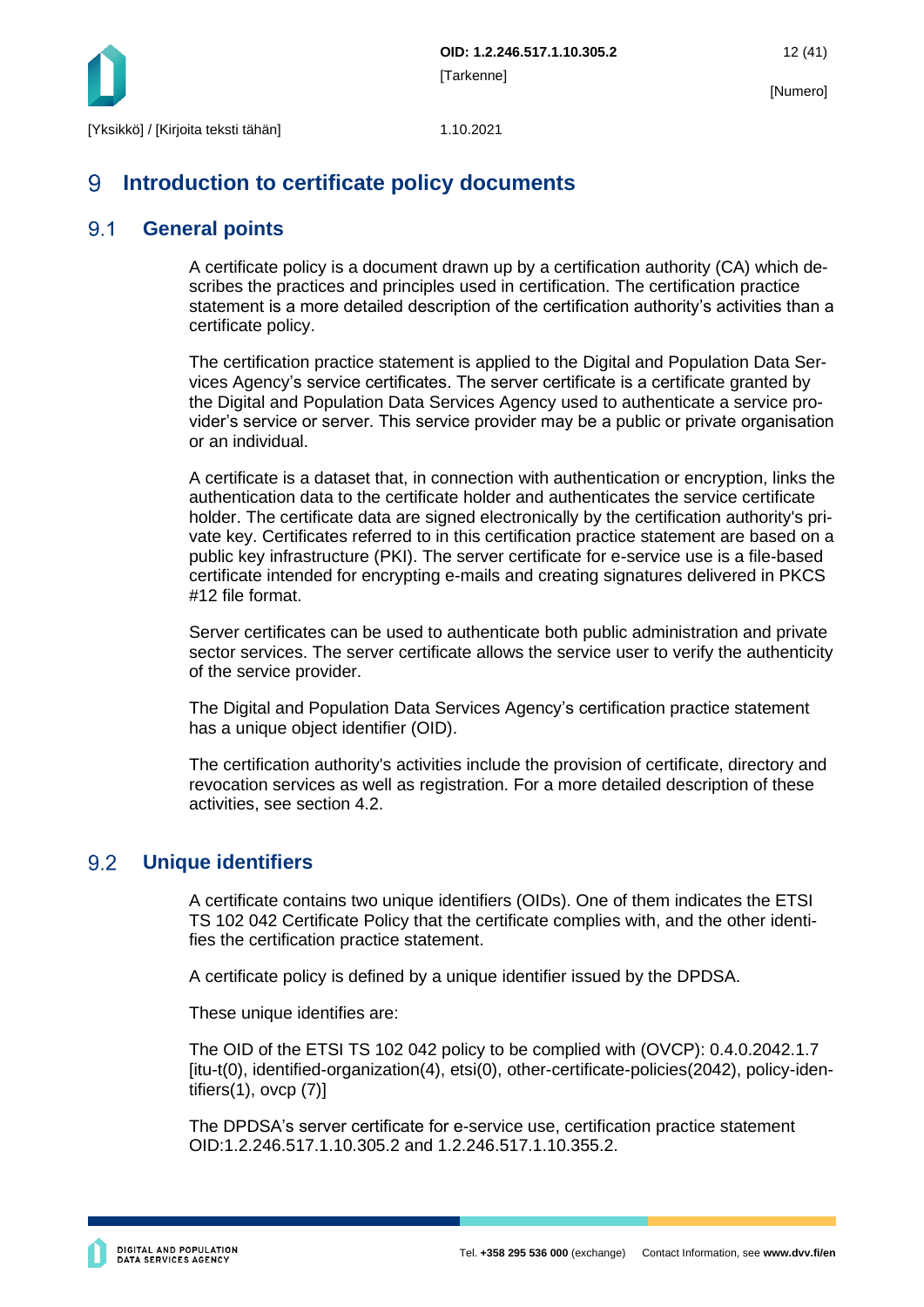

OID for the DPDSA service certificate's certificate policy: 1.2.246.517.01.10.305 and 1.2.246.517.01.10.355.

1.2.246.517.1.10.305.5 CPS: Stampcertificate

1.2.246.517.1.10.308.6 CPS: Sote- Stampcertificate

1.2.246.517.1.10.355.5 CPS: Stampcertificate

1.2.246.517.1.10.358.6 CPS: Sote- Stampcertificate

Stampcertificates requires the customer to keep secret key stored hardware based for example using HSM.

For the certificate policy, its PKI disclosure statement and the certification practice statements, visit www.fineid.fi.

#### <span id="page-13-0"></span>9.3 **User community and applicability**

The purposes of using server certificates for e-service use referred to in this certification practice statement are: signing and encrypting e-mail messages and receiving encrypted e-mails (email Protection). The certificate can be used without limitation according to its purpose in administrative applications and services and those provided by private organisations or individuals.

The certificate policy and certification practice statement contain requirements concerning the obligations of the certification authority, registration authority, certificate holder and relying party as well as matters related to legislation and dispute resolution.

## <span id="page-13-1"></span>**10 Compliance**

## <span id="page-13-2"></span>10.1 **General points**

The certification authority provides certificate services on the terms and conditions set out in the certification practice statement document and assumes responsibility for their functioning. The certification authority is responsible for the functioning of the certificate system as a whole, including on behalf of any registration authorities and technical suppliers it may use. This certification practice statement was registered by the Digital and Population Data Services Agency. The certificate policy documents are published at www.fineid.fi, where they can be accessed by anyone. The certification authority's operation is audited every year and whenever significant modifications have been made in the system. Certificate audit reports are available on request.

#### *Information security audit*

The DPDSA carries out information security audits on the facilities, equipment and operations of its technical suppliers as appropriate.

The Digital and Population Data Services Agency's information security audits are carried out by a third-party auditor who is independent of the certification authority.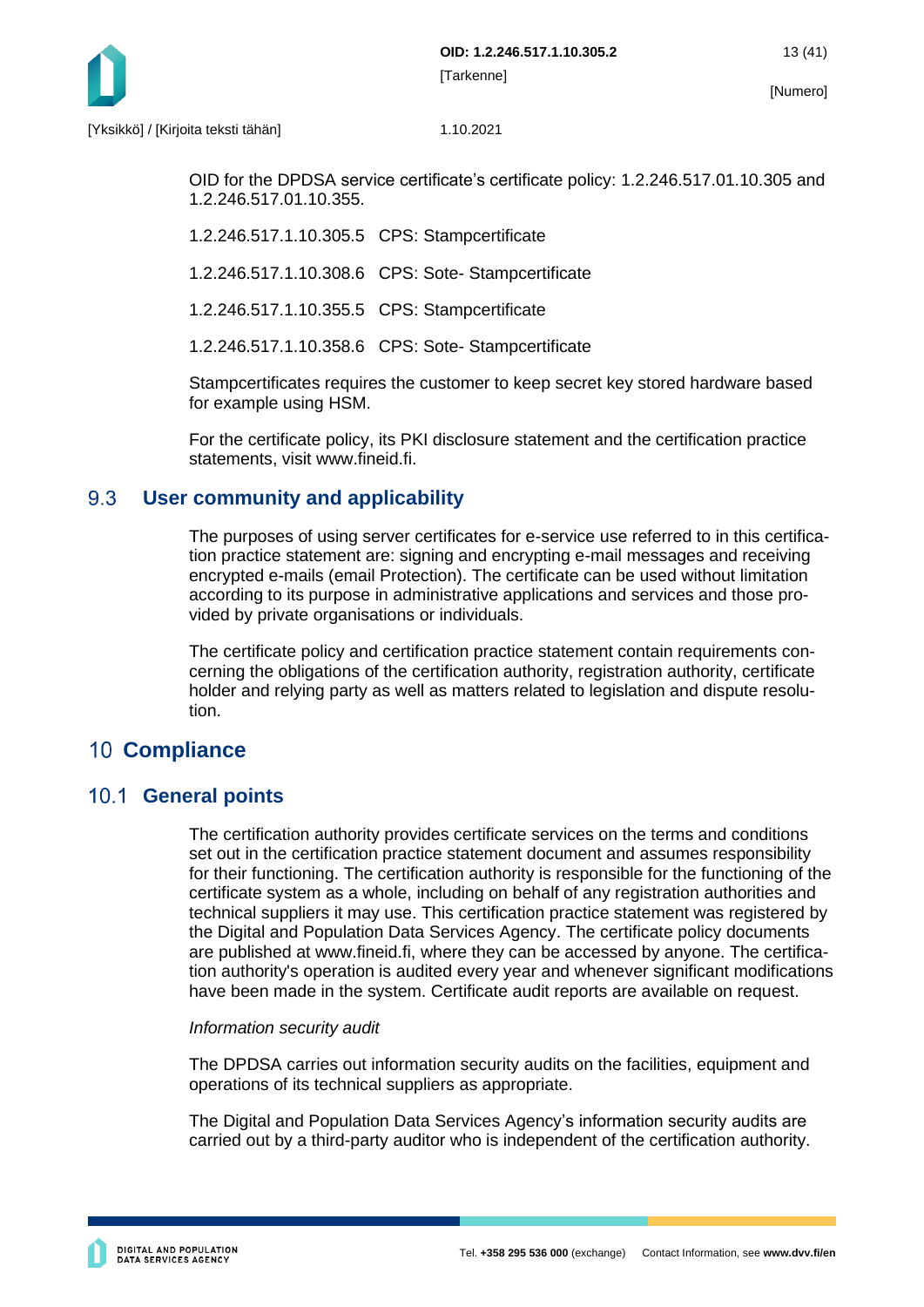

When the Digital and Population Data Services Agency is carrying out the audit, the objects of the audit are determined in accordance with the information security standard ISO 27001, the Digital and Population Data Services Agency's information security policy or the technical terms of delivery. Audited information security properties include confidentiality, integrity and availability.

In the audit, the certificate policy, the certification practice statement, the application instructions and their compatibility with ETSI TS 102 042 standard are compared regarding the entire certificate organisation and system.

#### *Measures resulting from deviations*

Observed deviations are recorded in the audit report and responded to in accordance with legislation, information security standard ISO 27001 and the valid terms of delivery.

#### *Communicating the result of an audit*

The results of an audit are communicated according to the law, information security standard ISO 27001, the Digital and Population Data Services Agency's information security policy and the valid terms of delivery. A detailed, standard form audit result report intended for internal use is confidential and will not be disclosed to the public. Standard form reports are prepared separately for external use.

#### *Archival of the audit documents*

The certification authority shall archive the audit reports and records, including information security audits and system audits. The archive data are stored in accordance with regulations pertaining to the certification authority in question.

For a description of the plans and policies concerning the certification authority's operation and the certification authority's obligations in case of emergencies and disruptions, see section 7.4.8., Continuity management and handling of deviations.

#### <span id="page-14-0"></span>**10.1.1 Compliance requirements**

For the certification authority's obligations, see section 6.1. The certification authority's operations meet the requirements set out in section 6.1. The certification authority's operations and their supervision also meet the requirements set out in section 7.

## <span id="page-14-1"></span>**Responsibilities, liabilities and limitations of liabilities**

### <span id="page-14-2"></span>**Certification authority's responsibilities**

The certification authority is responsible for the functioning of the certificate system as a whole, including on behalf of any registration authorities and technical suppliers it may use.

> • The Digital and Population Data Services Agency is a statutory certification authority.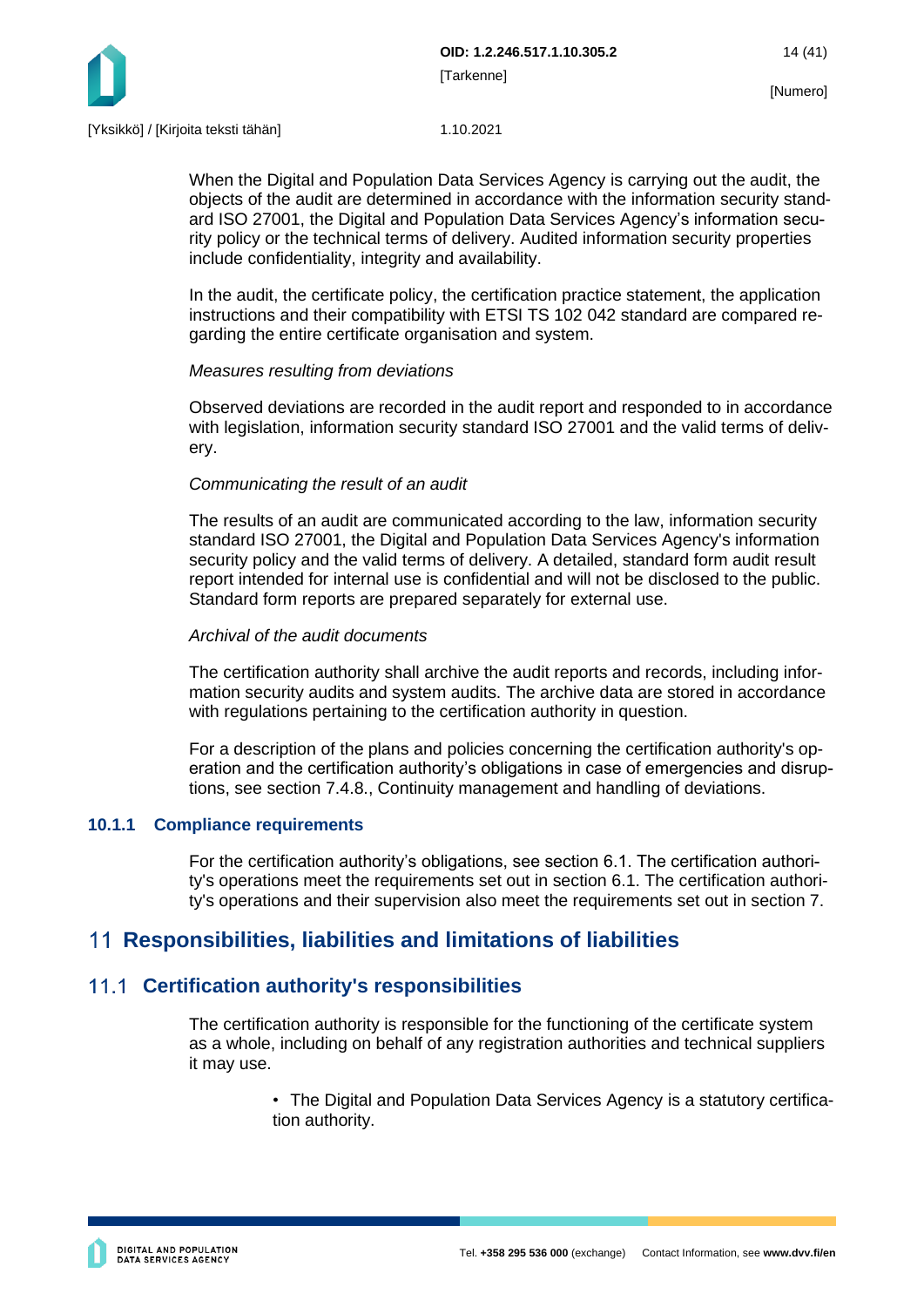

• The certification authority shall act in compliance with current legislation.

• The certification authority shall perform its duties carefully, reliably and appropriately.

• The certification authority shall have the necessary technical ability and financial resources for appropriately arranging the certificate activities and for covering potential liability for damages.

• The certification authority is responsible for all areas of the certification activity, including the reliability and functioning of the services and products produced by any technical suppliers or persons who assist the certification authority.

• The certification authority draws up and maintains a certificate policy which describes at a general level the procedures for the issuance, maintenance and management of service certificates, the terms and conditions, allocation of responsibilities, and other matters related to the use of service certificates.

• The certification authority draws up and maintains certification practice statements which describe how the certification authority applies its certificate policy.

• The certification authority complies with the certificate policy and certification practice statement requirements.

• The certification authority makes the certificate policy and the certification practice statement publicly available.

• The certification authority shall employ sufficient staff with the expertise, experience and competence required for producing certificate services.

• The certification authority shall use reliable systems and products protected against unauthorised use.

• The certification authority shall keep publicly available information regarding its certificates and certificate activities, based on which the operation and reliability of the certification authority can be assessed.

The registration authority's responsibilities

The registration authority for the service certificate is the Digital and Population Data Services Agency.

> • The registration authority shall comply with the certificate policy and the certification practice statement in its registration activities.

> • The registration authority identifies the service certificate applicant reliably as described in the certification practice statement, ensuring that the applicant's identity, right to apply for a service certificate and other data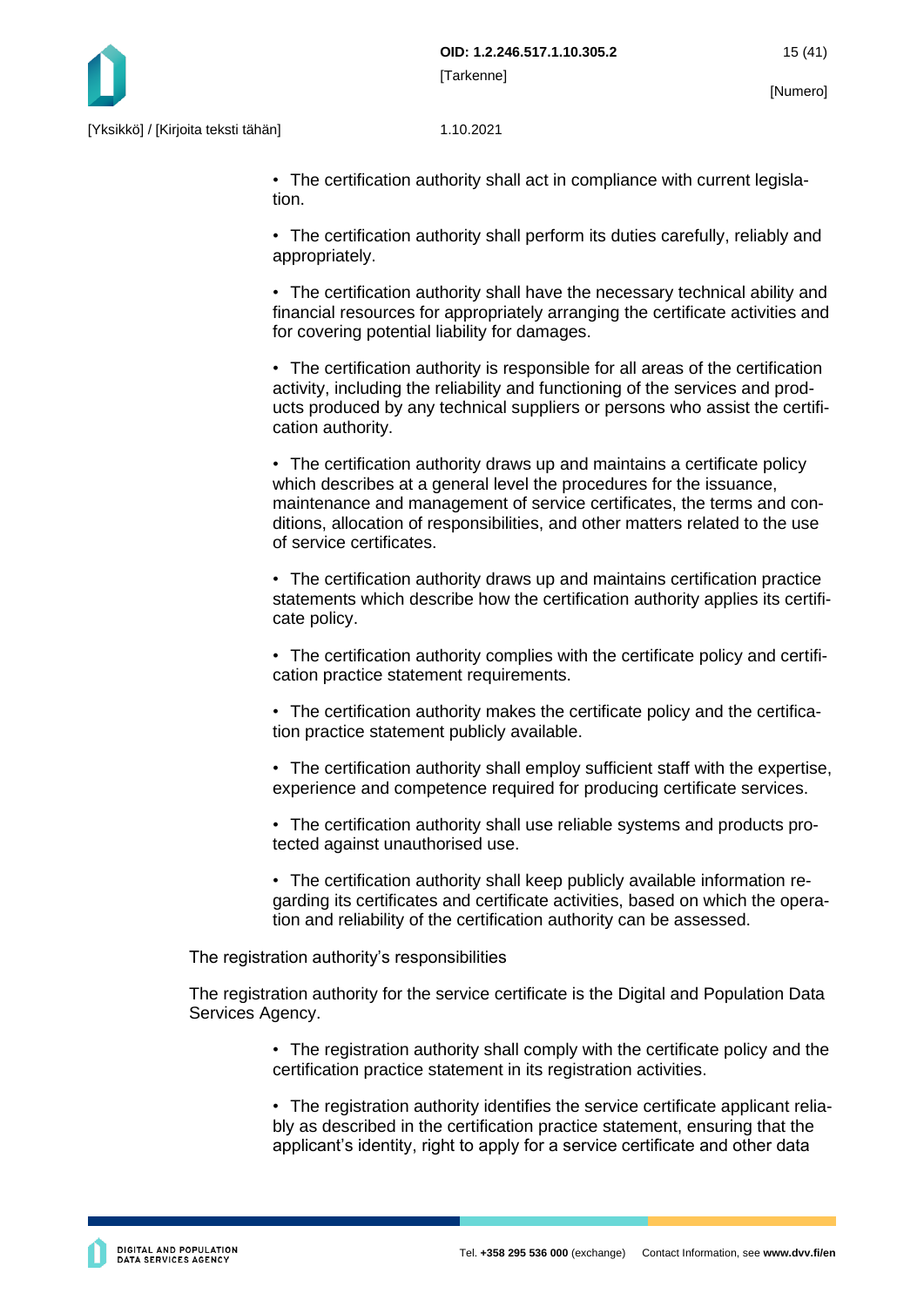

related to the applicant necessary for issuing a service certificate are carefully verified.

• The registration authority shall see to the careful handling and confidentiality of the data.

• The registration authority shall adhere to registration procedures agreed upon with the certification authority.

### <span id="page-16-0"></span>**Responsibilities of the customer and certificate holder**

• The service certificate holder is responsible for ensuring that the certificate is used in compliance with the purposes indicated in the service certificate application, the certificate policy, the certification practice statement and the contractual terms that are binding to the certificate holder.

• It is possible that Population Register centre issues a certificate for it´s own purposes. In that case it follows the same requirements than issuing certificates for other organisations.

• The certificate holder (service provider) is responsible for ensuring that the data provided in the application for the certificate are correct.

• The certificate holder must store their private key in a secure environment and make every effort to prevent its loss, disclosure to outsiders, modification or unauthorised use.

• The certificate holder must notify the certification authority immediately if it knows or suspects that the certificate holder's private key has been compromised or that there are errors in the certificate's data content. The certification authority will then revoke the certificate in question, and the relevant private key can no longer be used to produce a new certificate.

• A service certificate holder's responsibility for certificate use ends when they have reported the necessary data to the certification authority and when they have received a revocation notice from the person receiving the call. In order to terminate the liability, the revocation request must be made immediately upon noticing the reason for making the request.

All service certificates that are valid and have been issued using the exposed key must be revoked on one or several revocation lists whose validity period does not expire until the validity of the last revoked service certificate has expired.

If the private key used by the Digital and Population Data Services Agency in certificate creation or another technical method has become exposed or otherwise unusable, the Digital and Population Data Services Agency must duly notify all certificate holders and the Finnish Transport and Communications Agency of this.

A service certificate applicant shall submit to the registration authority a certificate request generated with their server to be certified, and the service certificate will be created on the basis of this request.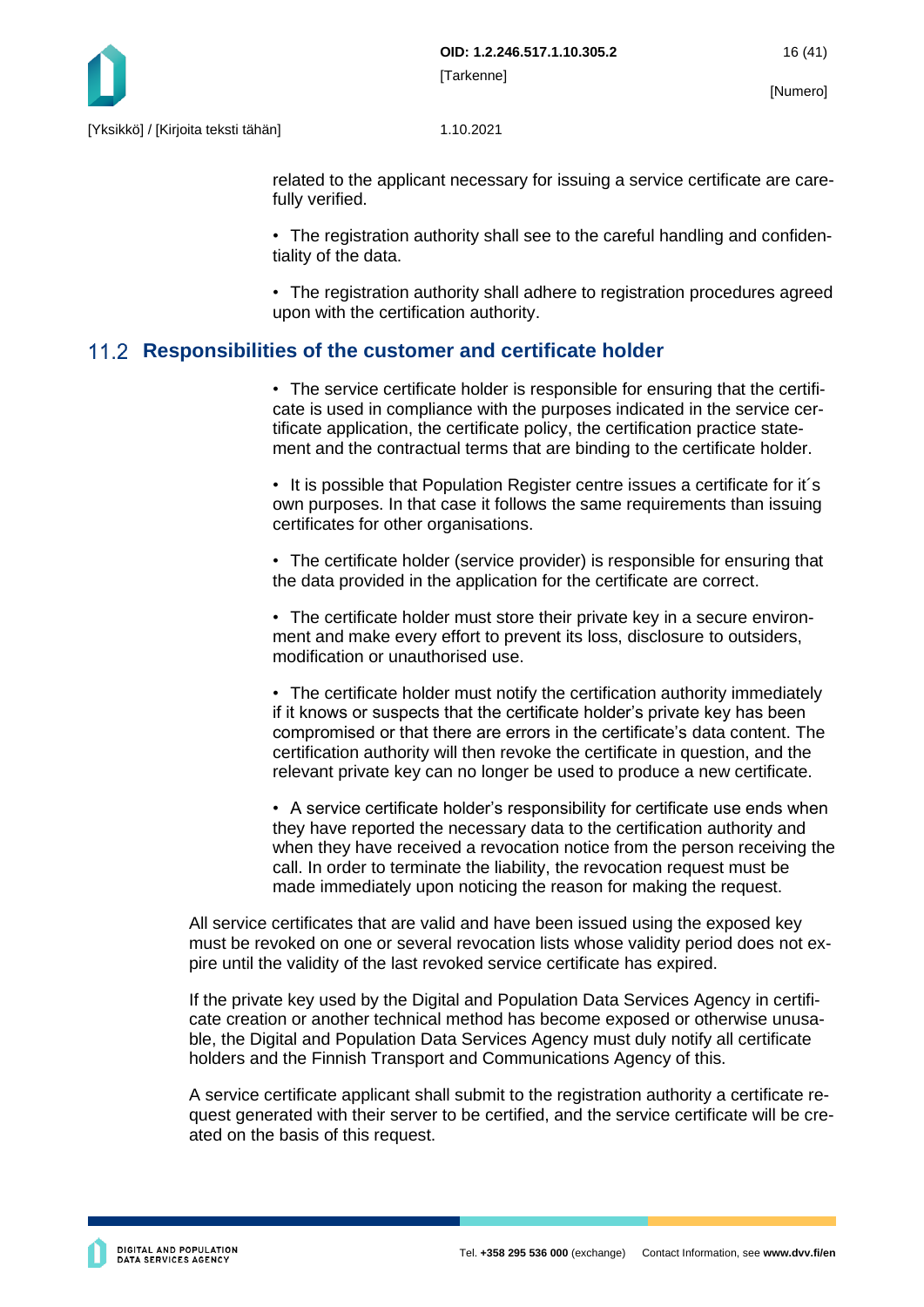

The certification authority's private key, which is used to sign service certificates, and the corresponding public key are 4096-bit RSA keys and 384-bit ECC keys.

The lengths of the private and public key of the service certificate are up to the certificate applicant. The key length of a service certificate issued by the Digital and Population Data Services Agency is 2,048 bits at minimum.

Subscriber of the service certificates is obligated to make sure that delivered certificate is what they ordered and aknowledges this to the supplier of the service certificate.

### <span id="page-17-0"></span>**Responsibilities of the party relying on a certificate**

It is the responsibility of the party relying on a service certificate to ensure that the certificate is used according to its intended use.

A party relying on the service certificate must adhere to the certificate policy and certification practice statement.

A party relying on a service certificate may trust the service certificate in good faith after verifying that the certificate is valid and that it is not on a revocation list. The certificate status data can also be verified from the real-time OCSP service. A party relying on a service certificate shall check that the certificate is not on the revocation list. In order to reliably verify the validity of a service certificate, the party relying on the service certificate must comply with the following procedure for revocation list checks.

If a party relying on the service certificate downloads the revocation list from a directory, it must verify the authenticity and integrity of the revocation list by checking the list's electronic signature. In addition, the validity period of the revocation list must be checked.

If the most recent revocation list cannot be retrieved from the directory because of hardware or directory service malfunction, no certificate should be accepted if the validity period of the last retrieved revocation list has expired. All certificates are accepted after the validity period at the risk of the party relying on the certificate.

### <span id="page-17-1"></span>**11.4 Responsibilities and limitations of liability**

*Certification authority's responsibilities*

The Digital and Population Data Services Agency complies with the valid Finnish legislation in its certificate service activities.

The Digital and Population Data Services Agency as a certification authority is liable for the safety of the entire certificate system. The certification authority is liable for services it has commissioned as if for its own.

The Digital and Population Data Services Agency ensures that service certificates are created in accordance with the procedures defined in the certificate policy and the certification practice statement and according to the data provided by the certificate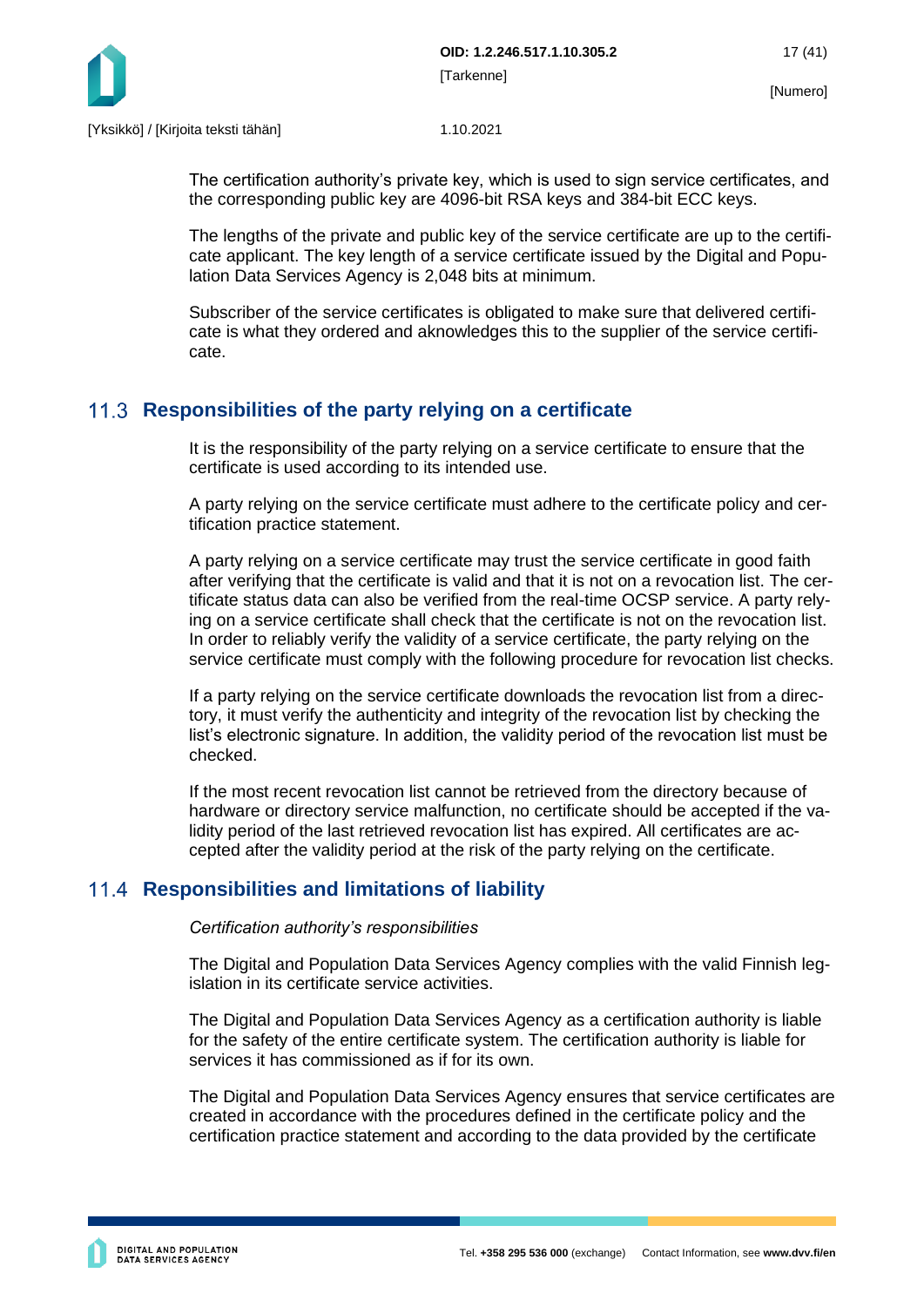

applicant. The Digital and Population Data Services Agency is only responsible for the data it has stored in the service certificate.

The Digital and Population Data Services Agency's liability related to the provision of certificate services is determined under the valid cooperation agreements and pursuant to the provisions in the Tort Liability Act (412/1974).

The Digital and Population Data Services Agency ensures that the service certificate will be available from the time it is handed over for its entire period of validity, unless it has been reported to the revocation list.

The Digital and Population Data Services Agency ensures that the service certificate has been handed over to an applicant identified as required when issuing service certificate.

When signing a service certificate with its private key, the certification authority assures it has checked the data in the certificate following the procedures described in the service certificate policy and the certification practice statement.

The certification authority ensures that the right service certificate is put on the revocation list and that it appears on the revocation list in the time specified in the certification practice statement.

#### *Registration authority's responsibilities*

The registration authority of the service certificate is the Digital and Population Data Services Agency or its contracting partner under the responsibility of and contracted by the Digital and Population Data Services Agency.

#### *Certificate holder's responsibilities*

The service certificate holder is responsible for ensuring that the certificate is used in compliance with the purposes indicated in the service certificate application.

A service certificate holder's responsibility for certificate use ends when they have reported the necessary data to the certification authority and when they have received a revocation notice from the person receiving the call. In order to terminate the liability, the revocation request must be made immediately upon noticing the reason for making the request.

#### *Responsibilities of a party relying on a certificate*

A party relying on a service certificate may not trust the correctness of a certificate in good faith if the validity of the certificate has not been checked against the revocation list. Accepting a service certificate in the above cases releases the Digital and Population Data Services Agency from liability. A party relying on a service certificate shall verify that the issued certificate corresponds to its intended use in the legal action in which it is used.

#### *Limitations of liability*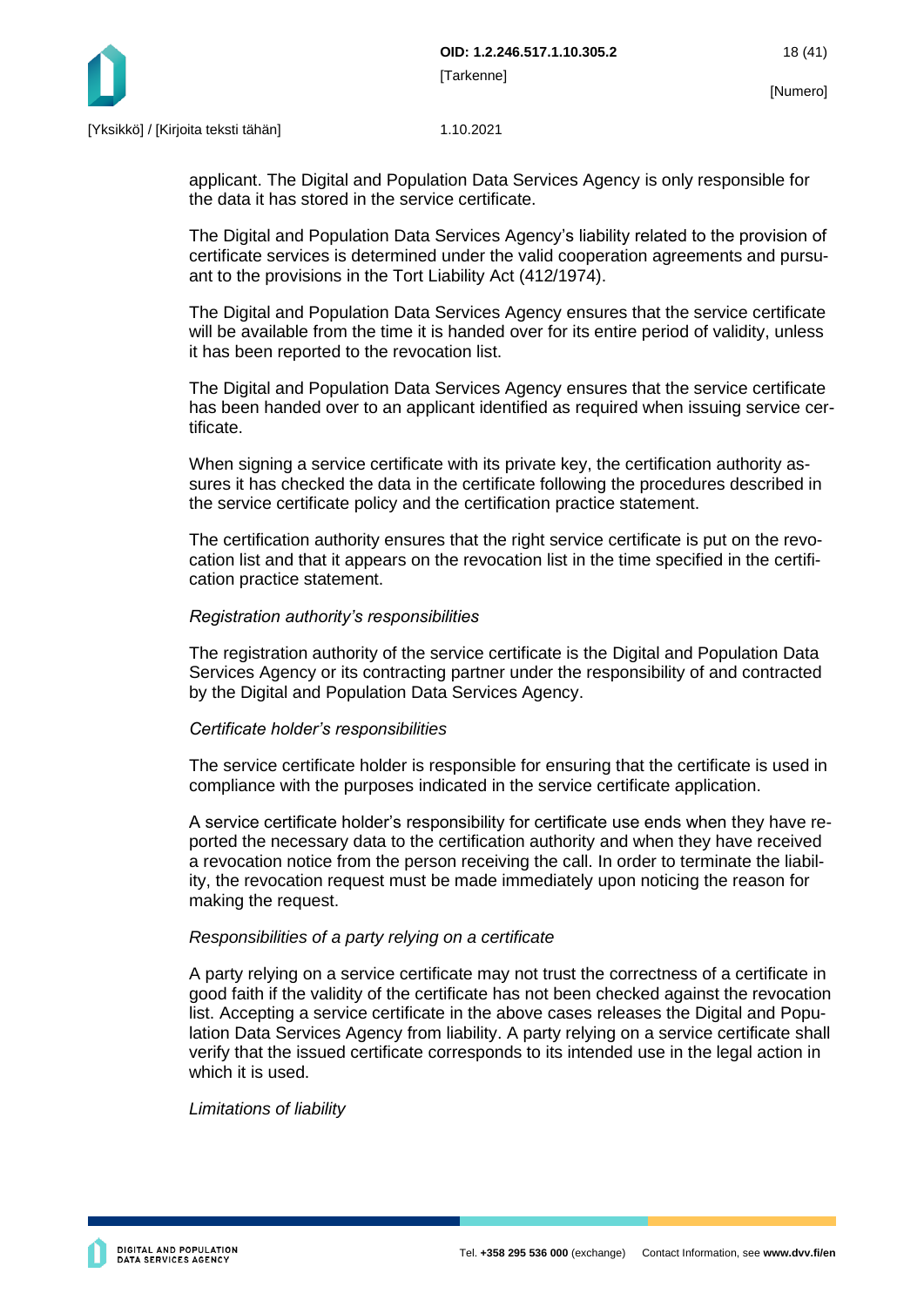

The Digital and Population Data Services Agency is not liable for damages and costs caused by the disclosure of a certificate holder's private key unless the disclosure is the direct result of the Digital and Population Data Services Agency's actions.

The maximum extent of the Digital and Population Data Services Agency's liability to the certificate holder and a party relying on the certificate is for direct damage incurred, if the damage is the result of the Digital and Population Data Services Agency's direct actions, however at most 15% of the amount invoiced for the certificate in the preceding 3 months (the share payable to the DPDSA).

The Digital and Population Data Services Agency is not liable for indirect or consequential damage caused to the certificate holder. Neither is the Digital and Population Data Services Agency liable for indirect or consequential damages incurred by other partners of the relying party or the certificate holder.

The Digital and Population Data Services Agency is not responsible for the operation of public telecommunications, such as the Internet, or for the inability to execute a transaction because of the non-functionality of a device or software used by the service certificate holder, or for the use of a service certificate in contradiction to its intended use.

The certification authority has the right to develop the certificate service. A certificate holder or a relying party must bear their own expenses thus incurred, and the certification authority is not liable to compensate the certificate holder or a relying party for any expenses caused by the certification authority's development work.

The certification authority has the right to interrupt the certificate service for modifications or maintenance. Modifications to or maintenance of the revocation list will be announced in advance.

The certification authority is not liable for errors in the online service or applications that are intended for end users and based on a certificate or any expenses arising from them.

The responsibility of a certificate holder ends when he or she, or a representative of the certificate holder's organisation, have reported to the certification authority the necessary data for revoking the certificate and when they have received a revocation notice from the person receiving the call. In order to terminate the liability, the revocation request must be made immediately upon noticing the reason for making the request.

## <span id="page-19-0"></span>**Requirements applicable to the operation of the certification authority**

The certification authority shall take management actions that meet the following requirements.

They include the offer of registration services, creation of certificates, distribution of certificates, revocation of certificates and communication about certificate revocation (see section 4.2). If the requirement is related to the certification authority's specific area of service, it is given under the corresponding heading. If no area of service is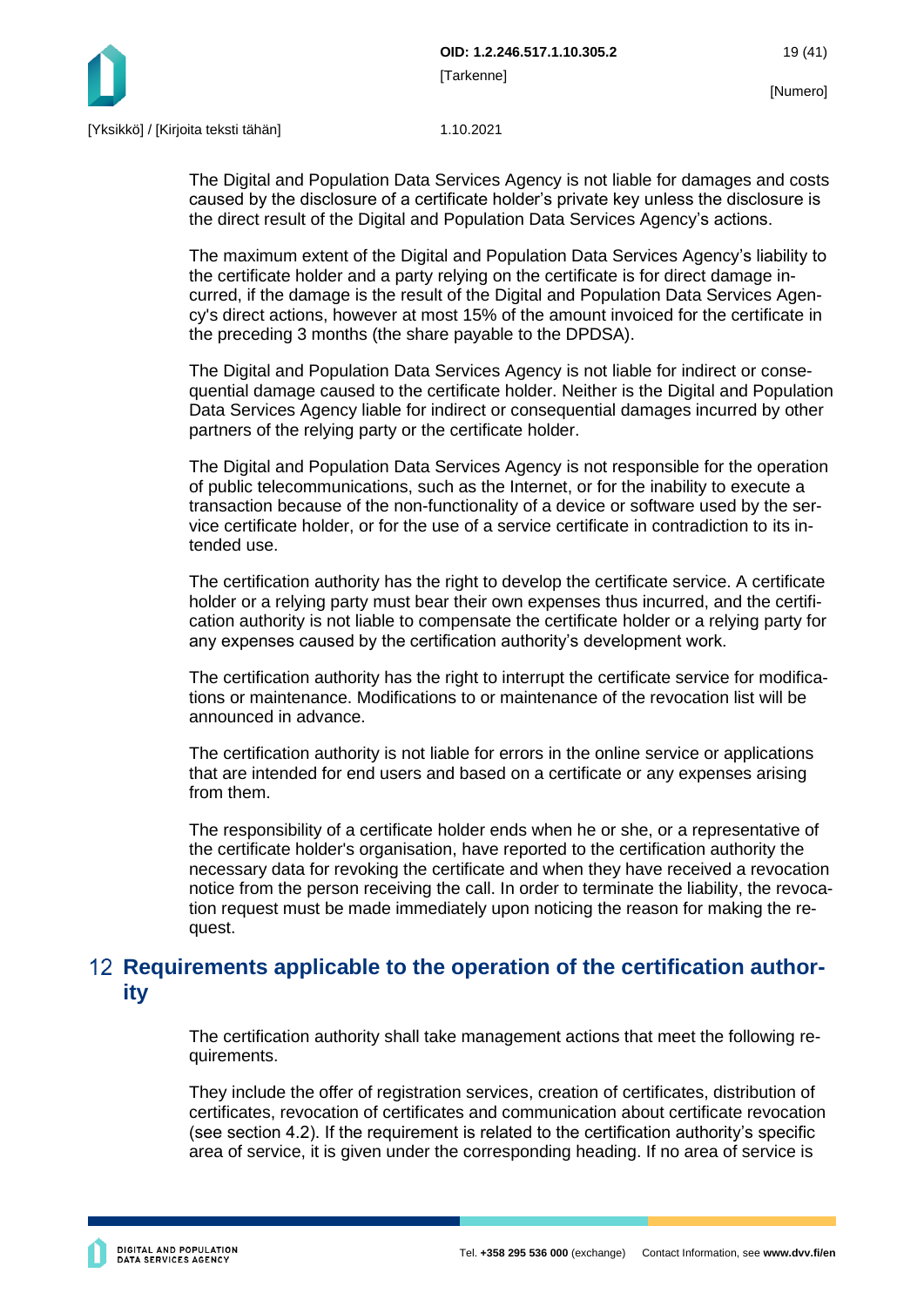

itemised below or if "certification authority in general" is mentioned, the requirement applies to the certification authority's general operations.

The purpose of these procedural requirements is not to restrict the certification authority's possibility of charging for the services.

The requirements presented here apply to the security objectives and the administrative means used to attain them, for which detailed requirements are presented if deemed necessary for meeting the objectives.

### <span id="page-20-0"></span>**Certification practice statement**

The certification authority prepares a certificate practice statement and other procedural instructions that complement the certificate policy. The certification authority ensures that certificate policies, certification practice statements and PKI disclosure statements are publicly available at www.fineid.fi.

The rights and obligations of a service certificate applicant are specified in the application document and general terms and conditions, which comprise the contract concluded with the certificate applicant.

The application document and the terms and conditions of use clearly state that the applicant for a service certificate, with his or her signature, confirms the correctness of the information provided and approves of the creation of the service certificate and its publication in the public directory. At the same time, the applicant accepts the rules and terms pertaining to the use of the service certificate and the obligation to report any misuse or disclosure of a private key.

The certification authority specifies and approves the certification practice documents.

The certification authority ensures that its certification activity and certification practice conform to this certificate policy.

The certification authority's operation is audited at least once a year. In the audit, the certificate policy and the certification practice statement are compared to the certification authority's activities across the board. If non-conformities are found, the certification authority will take action to rectify them without delay.

The algorithms and other technical details used in certification and certificates are described in section 7.2.

## <span id="page-20-1"></span>**Life cycle management of keys used in a public key infrastructure**

#### <span id="page-20-2"></span>**13.1.1 Creation of certification authority's keys**

The certification authority generates its private signature keys and corresponding public keys. The certification authority's private keys are stored in hardware security modules administered by the certification authority, which meet the requirements of the necessary security standard.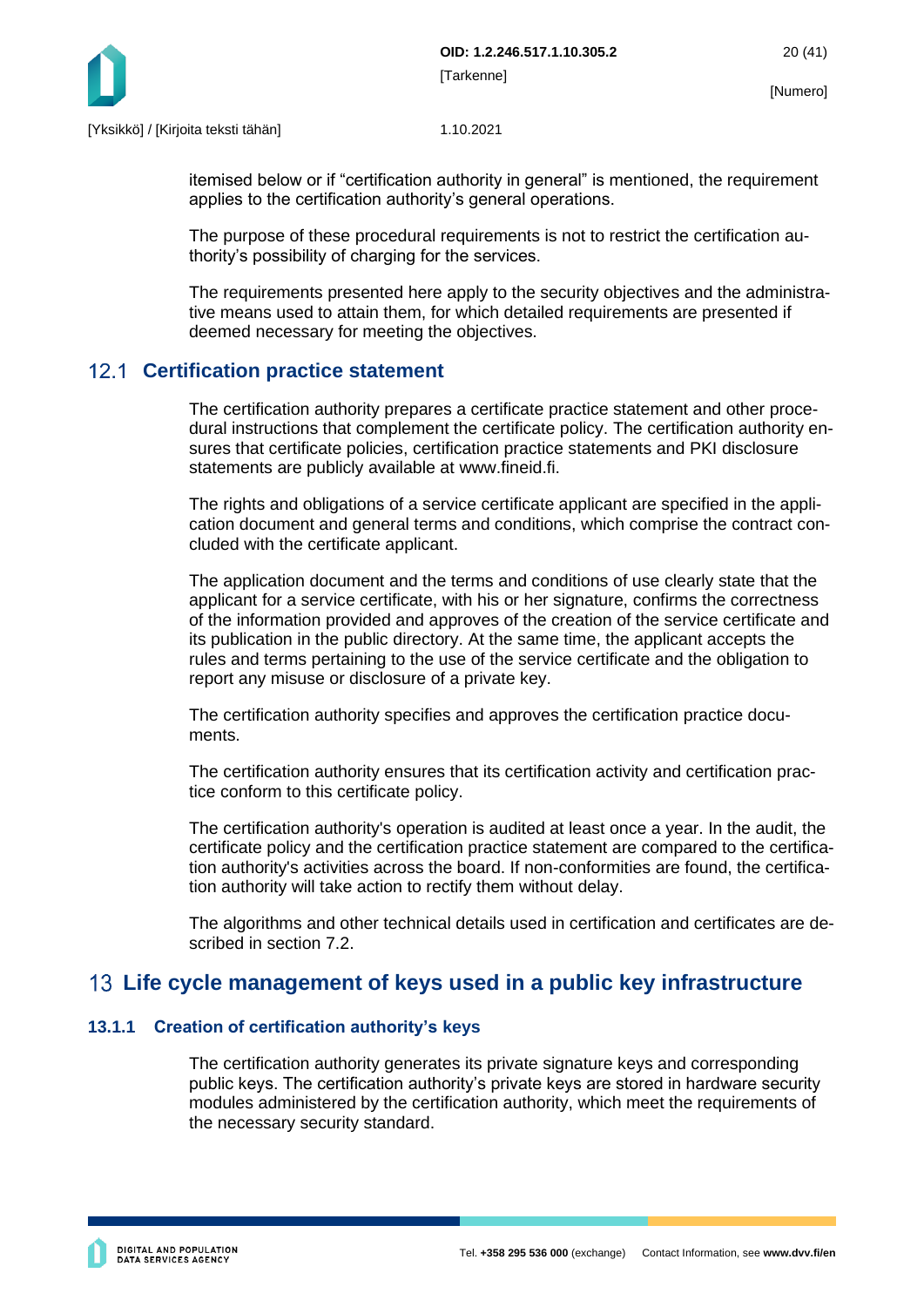

The certification authority sees to it that the certification authority's private keys are protected against disclosure and unauthorised use. A backup copy is made of the certification authority's private keys in a manner that is suitable for ensuring critical information security.

The keys are stored in hardware security modules administered by the certification authority. The modules meet FIPS 140-1 Level 3 requirements.

The certification authority's private key, which is used to sign service certificates, and the corresponding public key are 4096-bit RSA keys and 384-bit ECC keys.

The lengths of the private and public key of the service certificate are up to the certificate applicant. The key length of a service certificate issued by the Digital and Population Data Services Agency is 2,048 bits at minimum.

The certification authority creates a new key pair and CA certificate no later than five years and three months before the expiry of the previous CA certificate. The CA certificate is submitted to a public directory as described in section 7.3.5.

The generation of the private key requires the simultaneous presence of, or activation of a function by, at least two persons.

#### <span id="page-21-0"></span>**13.1.2 Storage, backup and recovery of the certification authority's key**

The certification authority's private keys are protected against disclosure and unauthorised use.

The keys are stored in hardware security modules administered by the certification authority. The modules meet FIPS 140-1 Level 3 requirements.

A backup copy of the certification authority's private key exists.

The security features and storage of the backup copy are compliant with the security requirements pertaining to the original certification authority private key in all circumstances.

The private keys and their backups are stored with strong encryption in devices that meet the requirements of critical information security.

#### <span id="page-21-1"></span>**13.1.3 Distribution of the certification authority's public key**

The CA certificate containing the certification authority's public key can be retrieved from the public directory or a service provided by the certification authority. The certification authority publishes its public key in a publicly accessible directory at ldap://ldap.fineid.fi and its website at www.fineid.fi.

#### <span id="page-21-2"></span>**13.1.4 Backup key system**

The signatory's private signature keys are not stored in a way that enables decryption and backup copying, which would allow authorised parties in certain situations to undo the encryption by utilising information from one or more parties.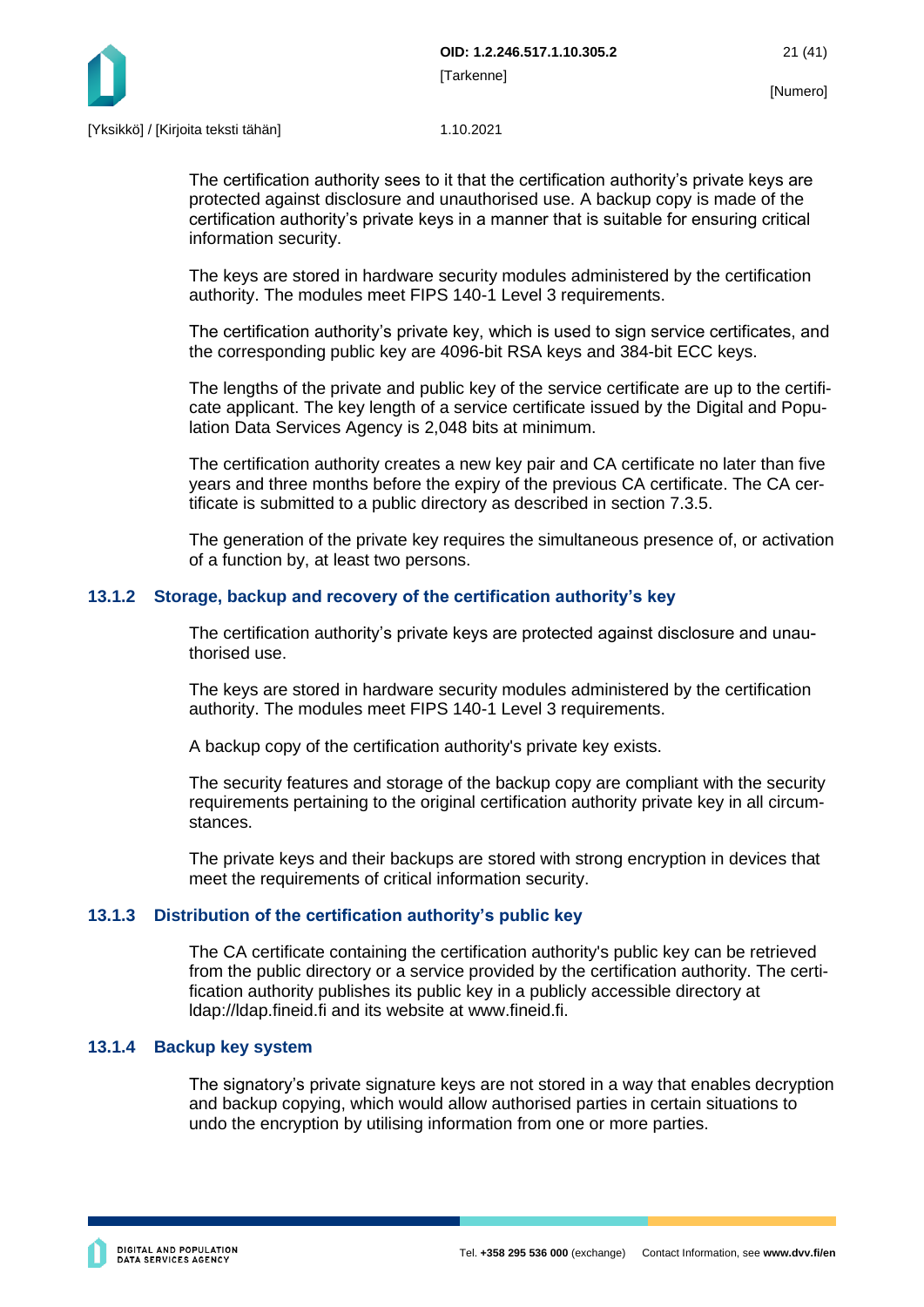

#### <span id="page-22-0"></span>**13.1.5 Use of the certification authority's key**

The field that determines the intended use in the certificate's data content specifies the intended use of the key pertaining to the certificates.

The CA certificate is only used to sign service certificates and revocation lists associated with them. For a technical description, see the FINEID S 2 specification.

Once the CA certificate expires, the certification authority's private keys in the security module are destroyed and will not be reused.

The certification authority's private keys are encrypted and stored in security modules.

The certification authority's private keys are activated by authorised personnel using security module management cards. The use of the certification authority's private keys is prevented by authorised personnel using management cards or by disconnecting power from the security module where the certification authority's private keys are stored.

The certification authority has the right to transfer its private keys to another security module if the original HSM is replaced or decommissioned for service.

The certification authority's private keys are destroyed after expiry. The certification authority's private keys can only be destroyed by the certification authority. If the certification authority's operations are terminated, its private keys and their copies are destroyed.

The certification authority creates a certificate holder's key pair where necessary. The certificate and the associated key pair and password are then delivered to the certificate holder using a method that prevents unauthorised access.

The secure key pair creation and storage process prevents the exposure of the keys beyond the key creation system.

### <span id="page-22-1"></span>**Life cycle management of certificates used in a public key system**

#### <span id="page-22-2"></span>**14.1.1 Signatory registration**

The certification authority must ensure that the signatories are appropriately identified and authenticated and that the signatory's certificate requests are complete, true and appropriately authorised.

The official name and other data submitted by the applicant and verified by the registration authority are used when naming the service certificate holder.

The set of attributes that forms the name record in the certificate is unique and identifies the certificate holder in question. All service certificate holder organisations must operate under their own names.

The certificate holder's private keys for a server or a system signature certificate are created on the certificate holder's or their technical supplier's server. In the case of an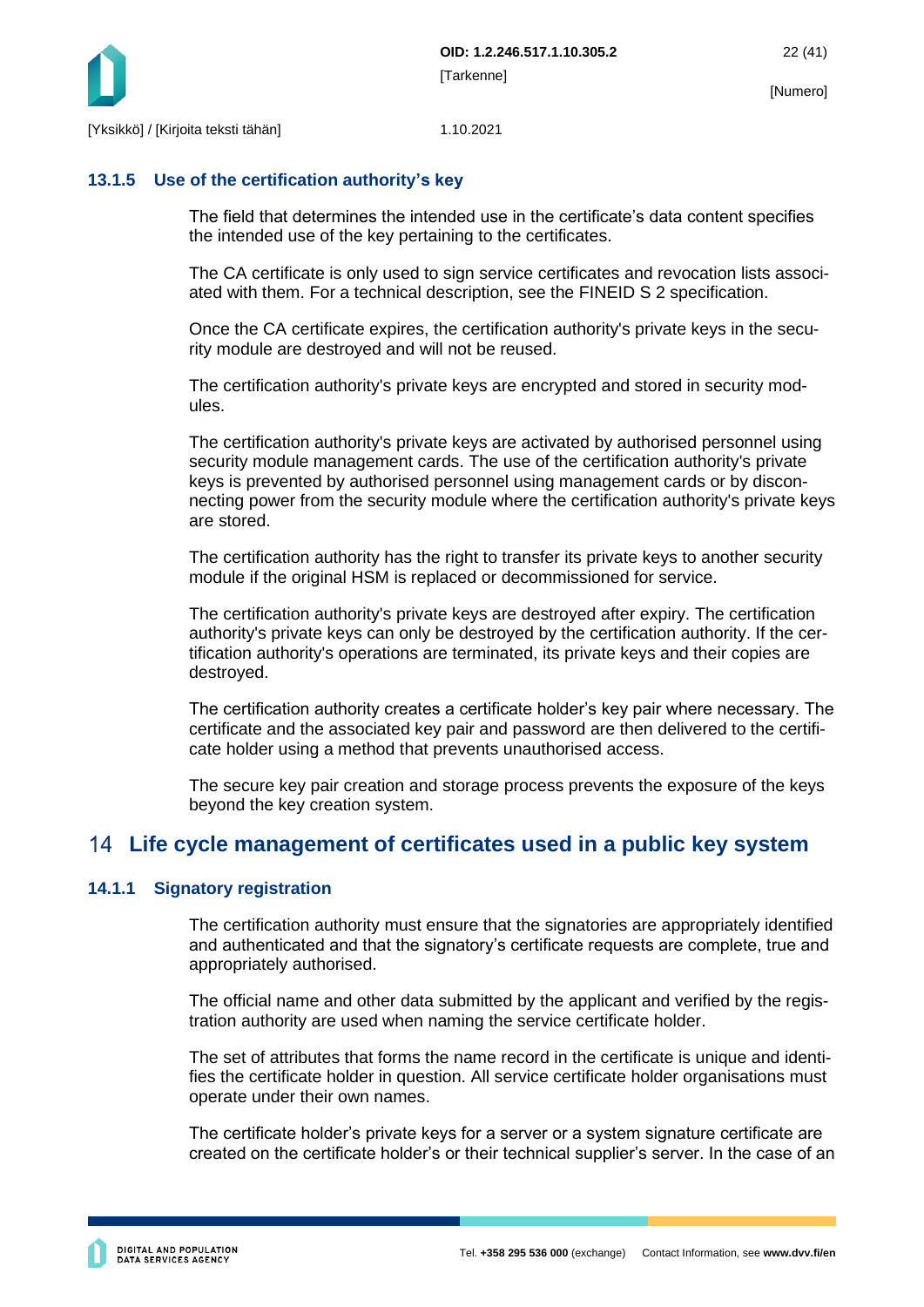

e-mail service certificate, the certification authority creates both the key pair and the certificate and delivers them to the certificate holder.

#### *Authentication of the certificate holder's organisation*

The rights and obligations of a service certificate applicant are specified in the application document and general terms and conditions, which comprise the contract concluded with the certificate applicant.

The application document and terms and conditions of use clearly state that the applicant for a service certificate, with his or her signature, confirms the correctness of the information provided and approves of the creation of the service certificate and its potential publication in the public directory. At the same time, the applicant accepts the rules and terms pertaining to the use of the service certificate and the obligation to report any misuse or disclosure of a private key.

An agreement has been concluded between the certification authority and the registration authority as well as other vendors that provide parts of the certificate services, indisputably specifying the rights, liabilities and obligations of both parties.

A service certificate applicant is responsible for ensuring that all information submitted by them to the certification authority or registration authority essential for the certificate is correct. The service certificate holder must only use the service certificate for its intended purposes.

When a certification authority issues a service certificate, it also approves the application for a certificate.

The certificate holder must immediately report the service certificate to the revocation list if they suspect that their service certificate may have been used in breach of the terms and conditions.

Service certificate applications should be submitted on the form that can be downloaded and printed at www.fineid.fi.

Before issuing the certificate, the certification authority will check the applicant's information in such sources as the Trade Register. If the applicant is a company or an organisation, an extract from the Trade Register dating back no more than three months must be submitted as an attachment to the first server certificate application. A proxy should also be submitted if the certificate holder (IT contact person or similar) acts on behalf of a company or an organisation. When the certificate is renewed, an extract from the Trade Register need not be re-submitted, as the Digital and Population Data Services Agency will check the company's information in the Business Information System (BIS). Central and local government authorities and the Evangelical Lutheran Church of Finland are not required to provide a trade register extract with their applications. The Digital and Population Data Services Agency must have access to any domain names ending with .fi and information on their administration when processing the application.

If the applicant is a private individual, the applicant should submit the service certificate application to the certification authority in person. The applicant's identify is then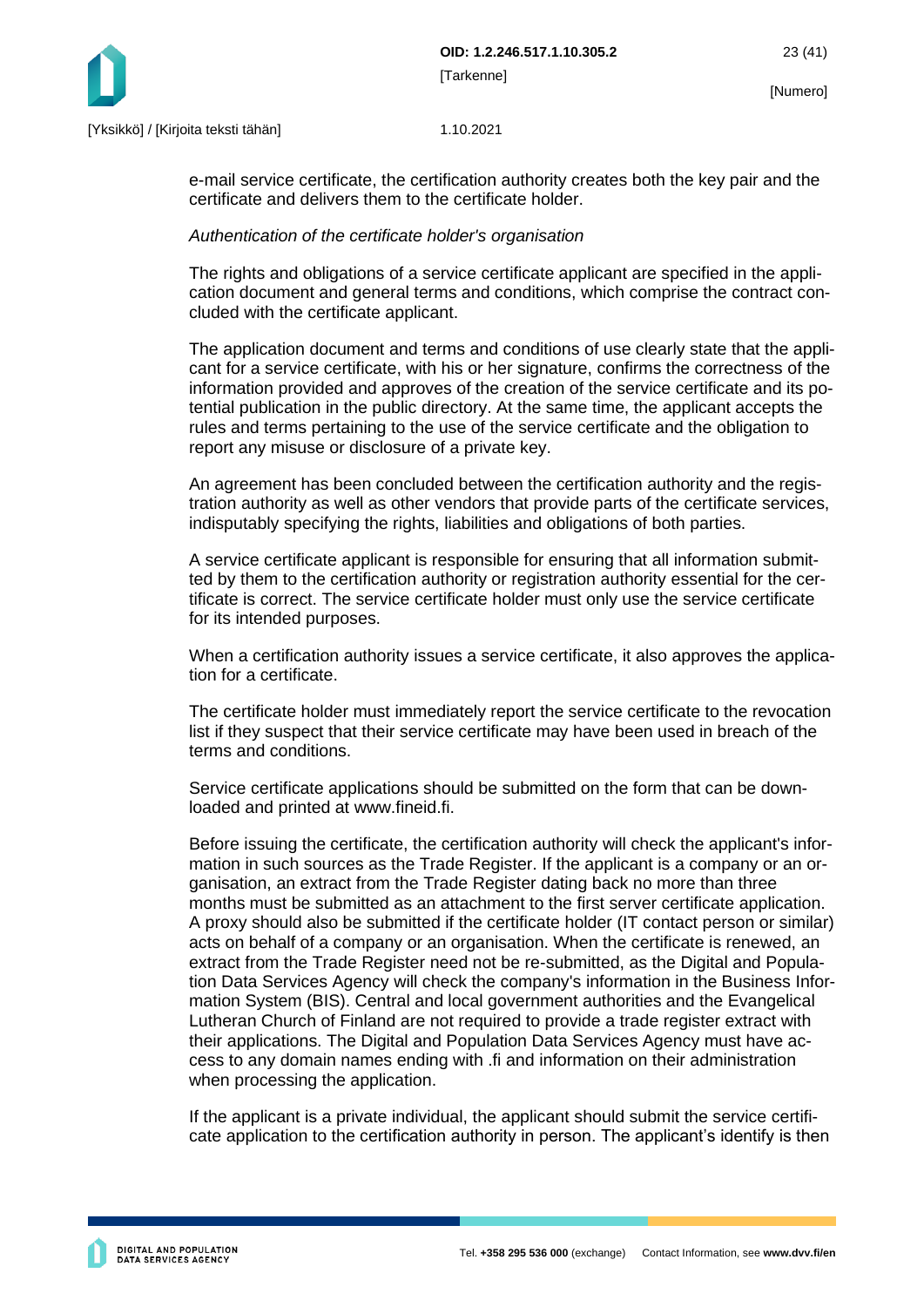

verified using an identity document issued by the police, which are an identity card, a passport and a driving licences issued after 1 October 1990.

Other acceptable identity documents are: a valid passport or identity card issued by an official government agency of an EEA member state, Switzerland or San Marino, a valid driving licence issued by an official government agency of an EEA member state after 1 October 1990, or a valid passport issued by an official government agency of another state.

A service certificate will be issued for no more than five years if the applicant is a public administration actor in Finland or linked to the authentication of statutory health care tasks. In other cases, a server certificate for e-service use will be valid for no more than two years.

When renewing the certificate, the same procedure should be followed as when submitting the original application, however without attaching an extract from the Trade Register. The price of the certificate is based on the annual fee indicated in the Digital and Population Data Services Agency's service price list.

The certification authority issues a service certificate when accepting the application for a certificate.

When issuing a certificate, the certification authority is responsible for ensuring that the certificate's data content is correct at the time of certificate delivery.

When processing certificate requests, the public key is tested for known weaknesses using a software tool.

Once issued, the service certificate is delivered to the customer as agreed.

#### <span id="page-24-0"></span>**14.1.2 Renewing a certificate, changing the key pair and updating a certificate**

A certificate should also be renewed if the certificate holder's details change (insofar as it affects the data content of the certificate). In this case, the certificate holder must contact the certification authority and apply for a new service certificate.

If the use of the certificate holder's private key is blocked, the certificate linked to this key must be renewed.

Certificate renewal may only be applied for by a representative of the certificate holder organisation or a party authorised by it.

When renewing certificates, the same procedures should be followed as when applying for a certificate for the first time.

The data contents of a certificate cannot be altered after the certificate has been created. When the information that affects the certificate's data content changes, the holder should apply for a new service certificate.

The same procedures are followed to renew a service certificate as when applying for it for the first time. When a certificate holder renews their private key, re-registration, a new certificate application and a new service certificate are always required.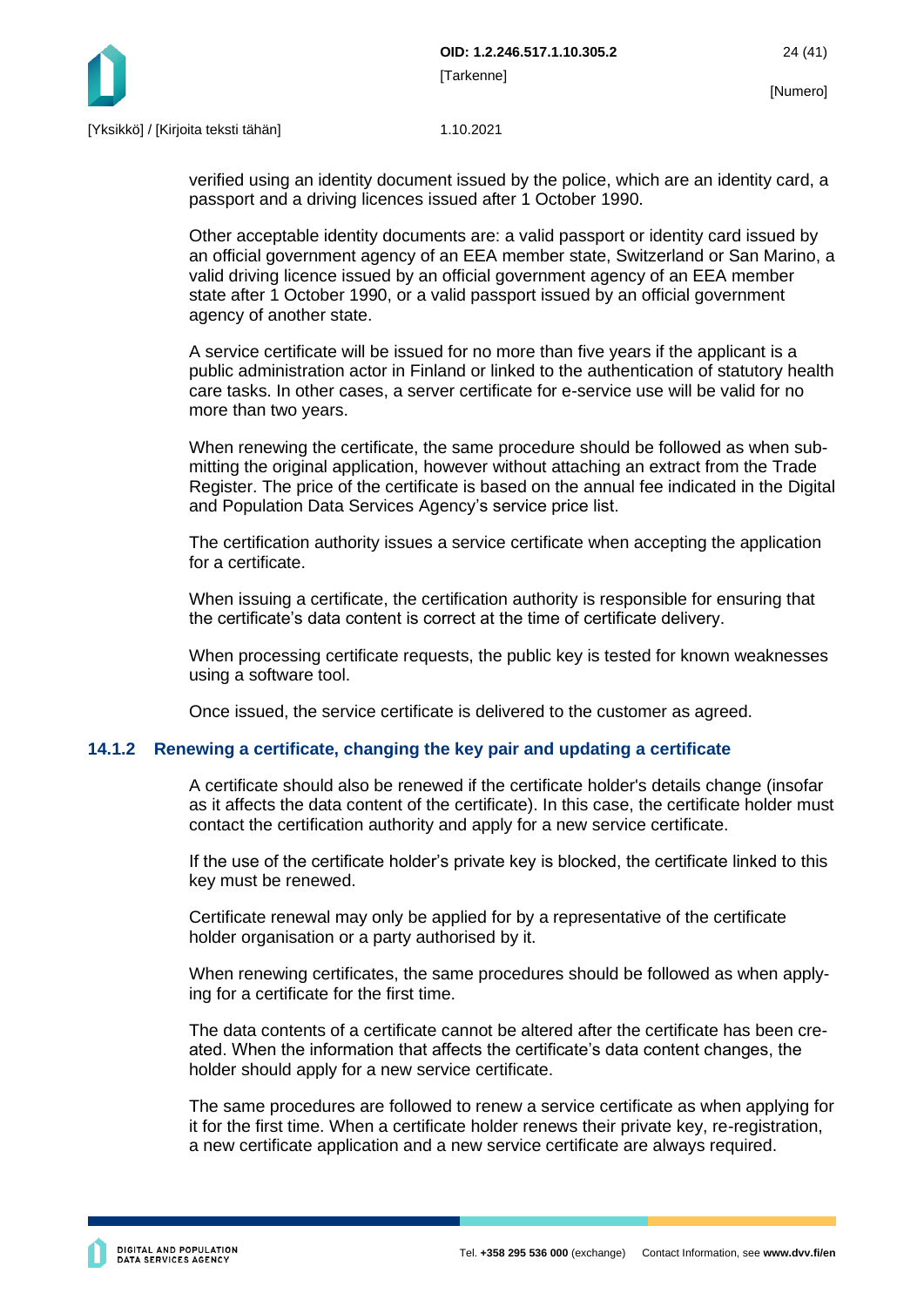

#### <span id="page-25-0"></span>**14.1.3 Creation of certificates**

For the data content of a certificate, see the FINEID S2 specification at www.fineid.fi.

The certification authority's private keys are stored in security modules administrated by the certification authority which meet FIPS 140-1 or 140-2 level 3 requirements. The certification authority's private keys are protected against disclosure and unauthorised use.

The CA certificate is signed by the root certification authority and placed in a public directory.

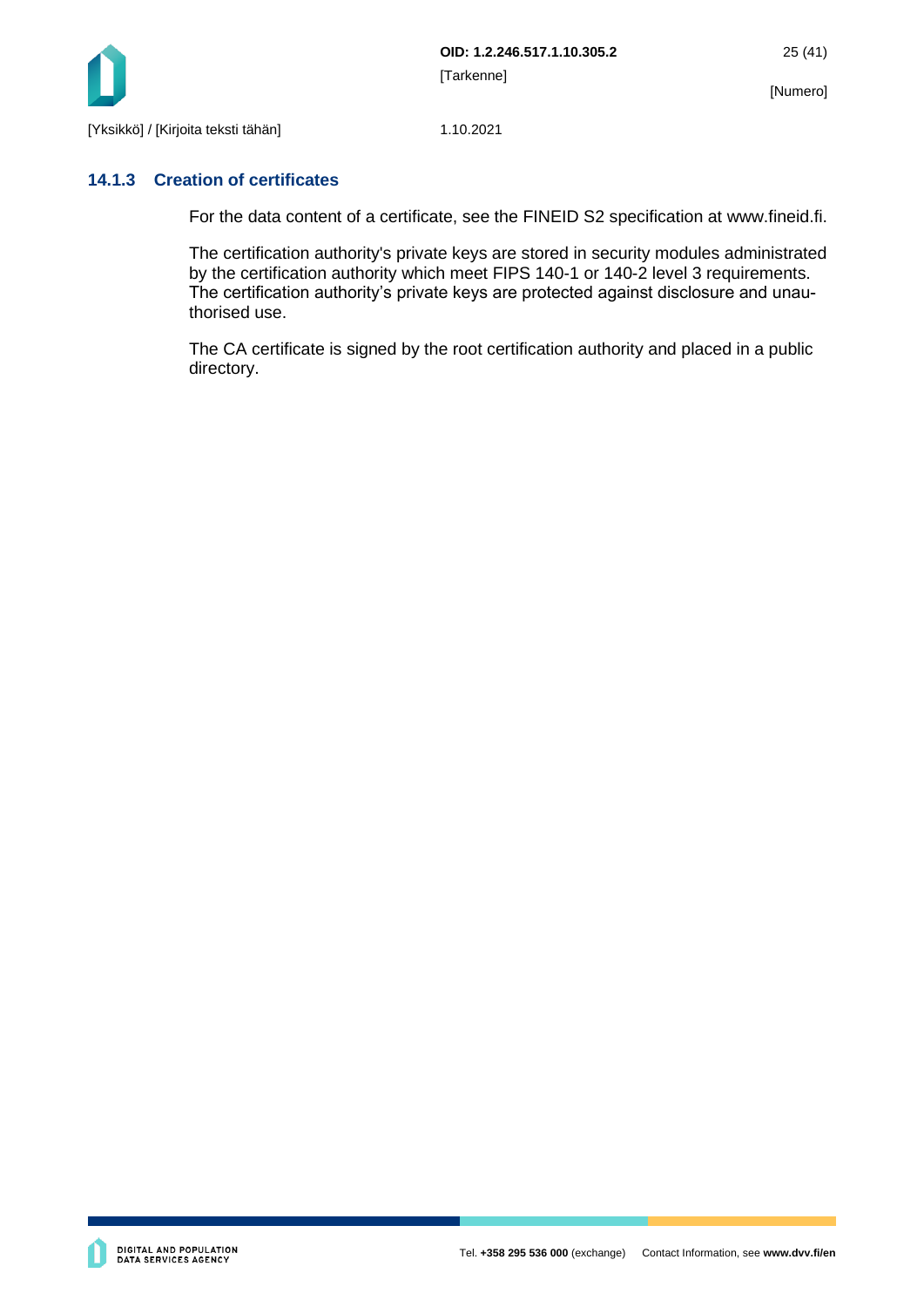

Naming policies:

CN (Common name) = DVV Gov. Root CA – G3 RSA

OU (Organizational unit) = Varmennepalvelut

OU (Organizational unit) = Certification Authority Services

O (Organization) = Digi- ja vaestotietovirasto CA

 $C$  (Country) =  $FI$ 

and

CN (Common name) = DVV Gov. Root CA – G3 ECC

OU (Organizational unit) = Varmennepalvelut

OU (Organizational unit) = Certification Authority Services

O (Organization) = Digi- ja vaestotietovirasto CA

 $C$  (Country) =  $FI$ 

The Digital and Population Data Services Agency's certification authority for server certificates is:

CN (Common name) = DVV Service Certificates - G5R

OU (Organizational unit) = Palveluvarmenteet

O (Organization) = digi- ja vaestotietovirasto CA

 $C$  (Country) =  $FI$ 

and

CN (Common name) = DVV Service Certificates - G5E

OU (Organizational unit) = Palveluvarmenteet

O (Organization) = digi- ja vaestotietovirasto CA

 $C$  (Country) = FI

Certification holder naming practice in server certificates for e-service use (mandatory fields):

 $E = E$ -mail address (for example webmaster @yritys.fi)

 $C =$  Country  $(Fi)$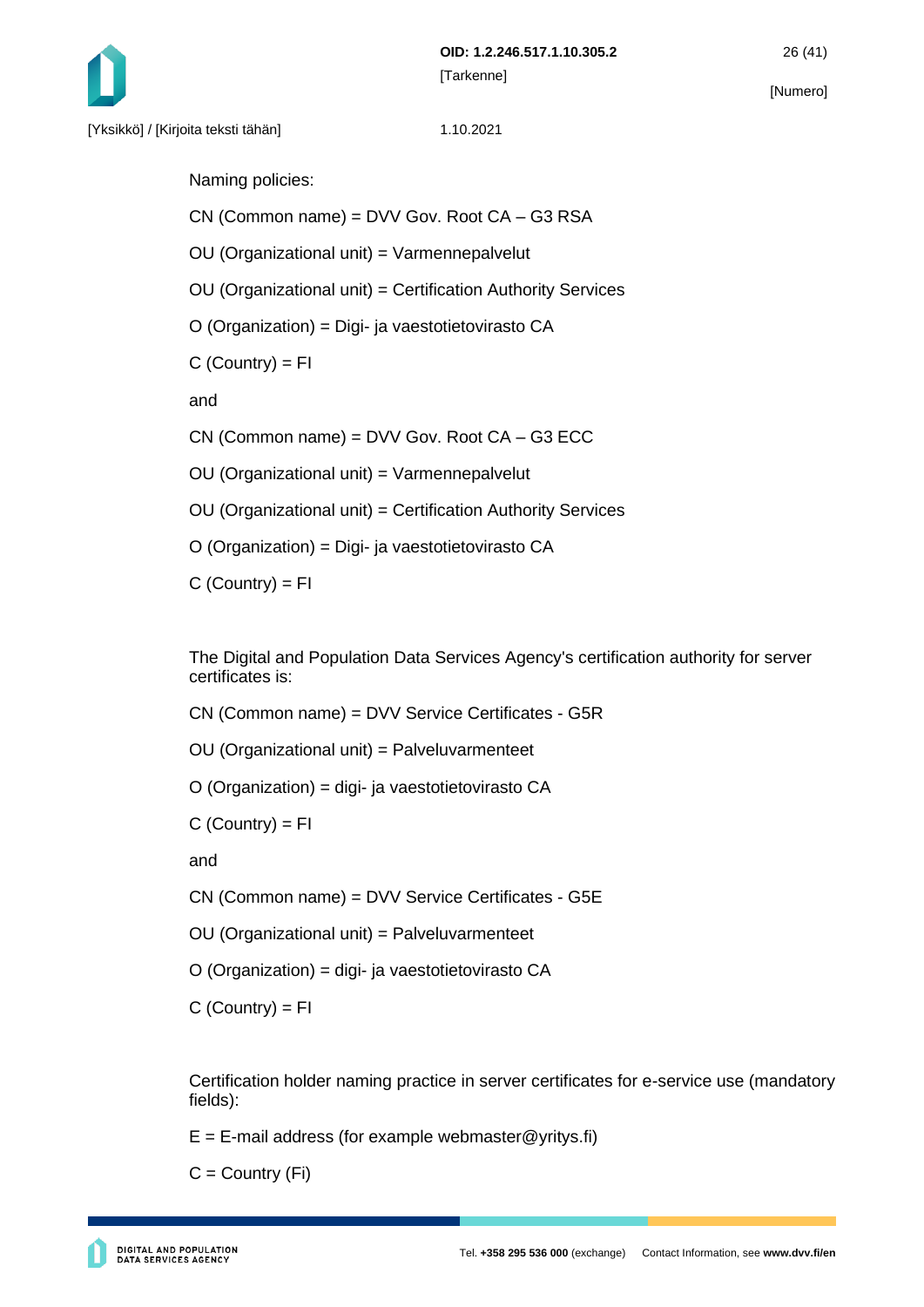

CN = Purpose of e-mail use

SERIALNUMBER = SerialNumber "Organisation business ID"

L (Locality name) = City or municipality (for example, "Helsinki")

O (Organization) = Organisation name (for example, Yritys Oyj)

Optional fields:

OU (Organizational Unit) = Organisation unit (for example, "Information Management")

S (State or province name) = State ("Suomi")

STREET (Street Address) = Street address ("Lintulahdenkuja 4")

PC (Postal Code) = Postal code ("00530")

DNS (DNS Name) = DNS Name

Data pertaining to the holder of a CA certificate unambiguously identifies the certificate holder organisation.

The certification authority's private keys are activated by authorised personnel using HSM management cards.

The certificate holder's private keys are protected against disclosure and unauthorised use in the holder's information system. Private keys stored in the chip can only be accessed by internal commands performed in the information system.

In order for a command related to the private keys to be executed, the key must be activated using the correct password.

Archived data are stored in facilities with high-level security and access control.

The CA certificate containing the certification authority's public key can be retrieved from the public directory or a service provided by the certification authority.

#### <span id="page-27-0"></span>**14.1.4 Distribution of terms of use**

The certification authority must ensure that the terms and conditions of use are made available to the customers and the parties relying on certificates.

The CA certificate containing the certification authority's public key can be retrieved from the public directory or a service provided by the certification authority.

Changes concerning the certificate policy other than those specified in section 8 will be published by the certification authority on its website (www.fineid.fi) at least 30 days before the change takes effect.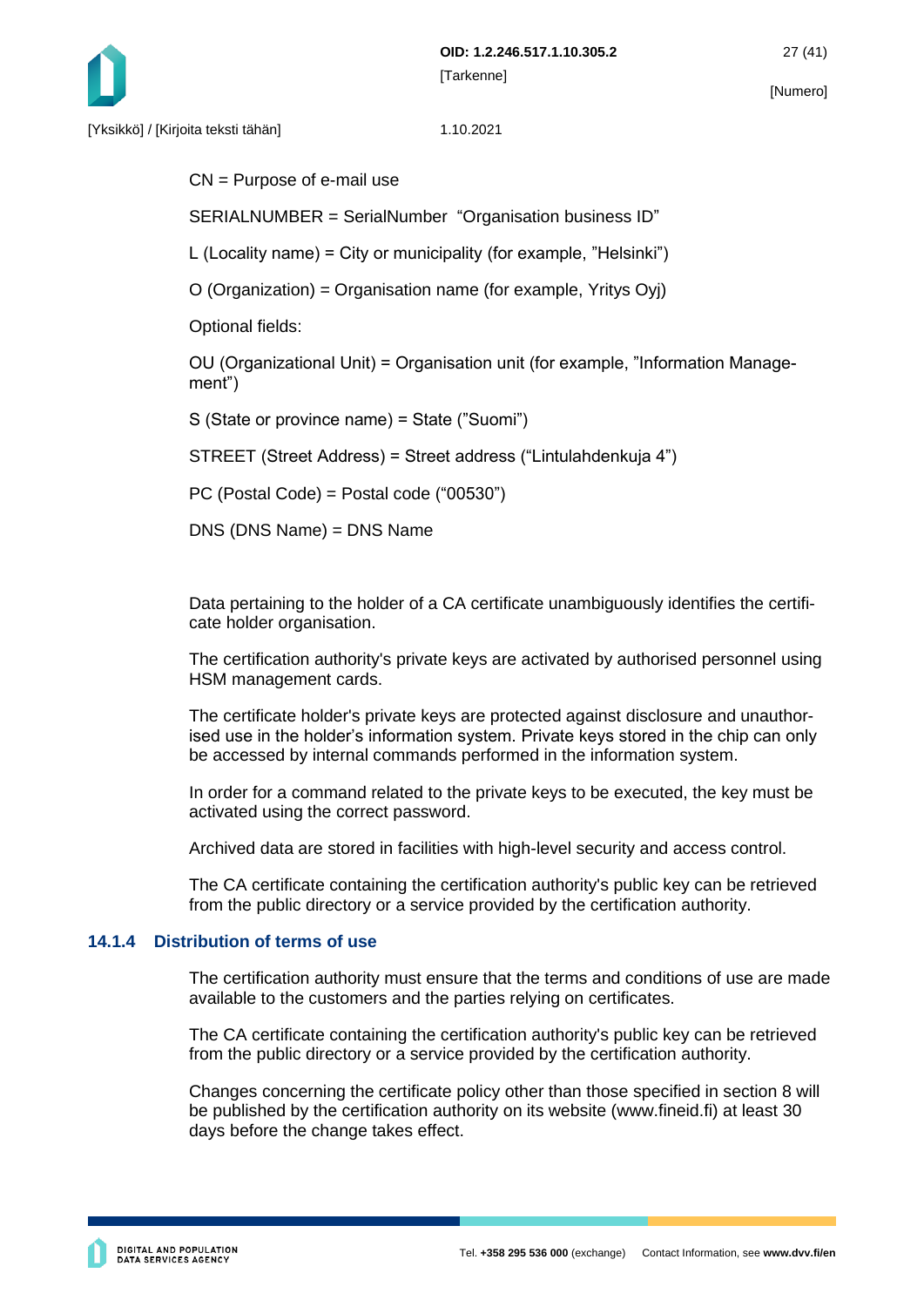

The certification authority publishes all service certificates and revocation lists in a non-chargeable, openly available public directory. The certification authority publishes the certificate policy, the certification practice statements, the PKI disclosure statement and other public documents pertaining to the production of certificate services on its website www.fineid.fi.

#### *Availability of data*

Directory and revocation list data are publicly available. The FINEID specifications published by the certification authority are available on the certification authority's website at www.fineid.fi. In addition, the certificate policies and certification practice statements are available on the certification authority's website at www.fineid.fi.

#### *Repositories*

The information published by the certification authority is available on the certification authority's website at www.fineid.fi. Confidential data used in the certificate system are stored in the certification authority's own confidential repository. The certification authority's data are archived according to the valid archiving rules. Special attention is paid to the handling of personal data, and the Digital and Population Data Services Agency has published a specific set of procedures for the provision of certificate services in accordance with the Personal Data Act. The certification authority has also prepared a file description referred to in the Personal Data Act for the processing of personal data in each area of the certificate system, and these descriptions have been published on the certification authority's website at www.fineid.fi.

#### <span id="page-28-0"></span>**14.1.5 Distribution of certificates**

A certificate is delivered as agreed or published in the public directory immediately upon its creation and remains in said directory for as long as it remains valid. The certification authority publishes a revocation list that is valid for two days after its publication. This revocation list is updated once an hour.

Directory and revocation list data are publicly available at ldap://ldap.fineid.fi.

#### <span id="page-28-1"></span>**14.1.6 Revoking a certificate and placing it in a suspended state**

#### *Revocation and suspension of a certificate*

The certification authority maintains a certificate revocation service. Details of revoked certificates are published on a certificate revocation list, which is signed by the certification authority and published in a public directory. Certificates cannot be temporarily suspended.

The certification authority does not notify certificate holders if their certificates are revoked.

*Prerequisites for revoking a certificate*

A certificate can be revoked:

• upon the certificate holder's request

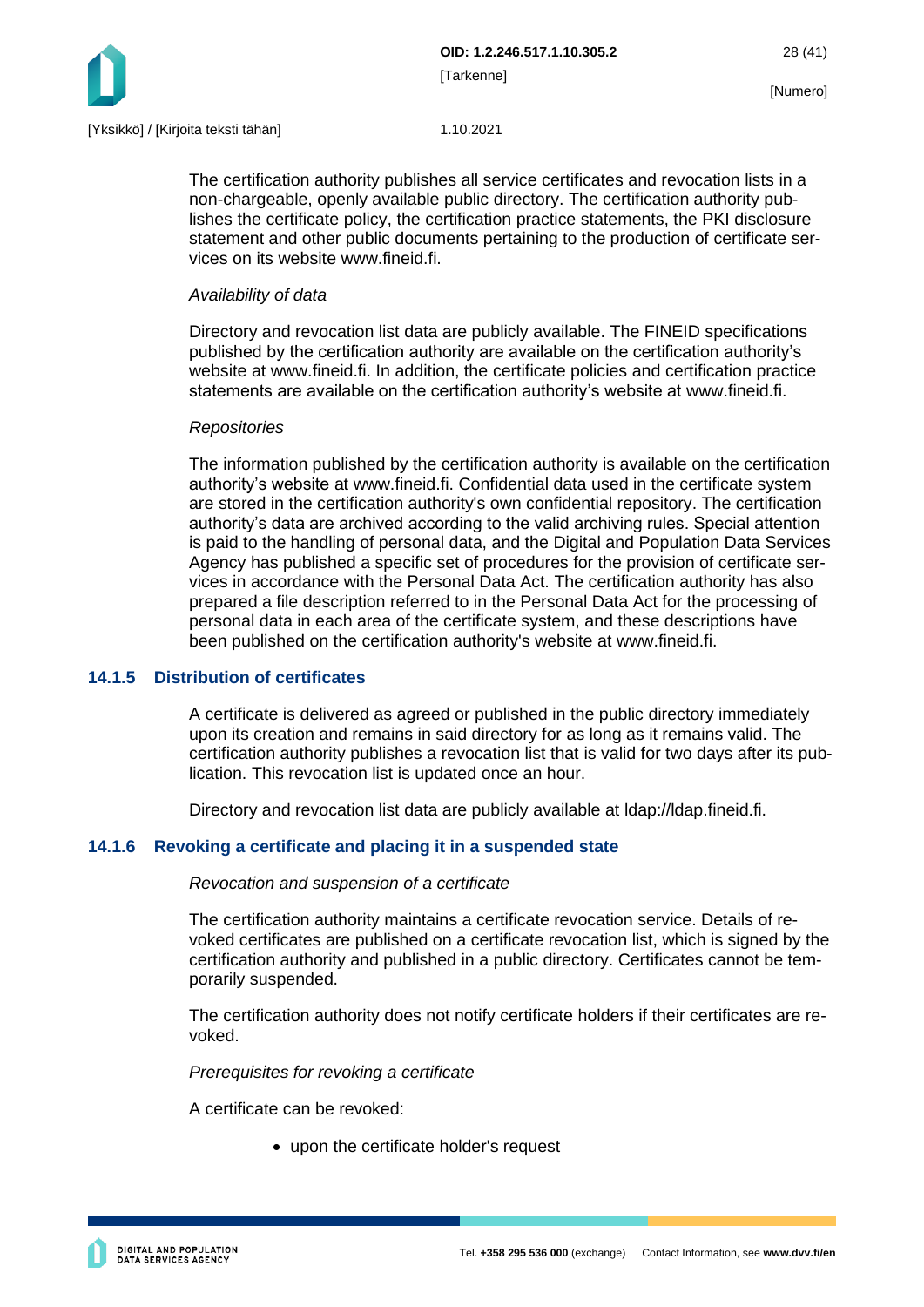

- when information that affects the data content of the certificate holder's certificate has changed
- a private key linked to the certificate has been lost or compromised
- the certificate holder organisation has ceased to operate.

No attempt must be made to use the certificate after the revocation request has been made.

#### *Who can request revocation of a certificate*

A certificate revocation request can be made by:

- a representative of the service certificate holder organisation;
- the service certificate holder
- the certification authority, if the conditions specified in section 6.2 are met.

#### *Certificate revocation process*

The certificate holder contacts the certification authority to make a revocation request. The request can be made:

- 1. by telephone
- 2. in person by visiting the registration point, or
- 3. by contacting the certification authority in writing.

The certification authority's official duties include the revocation of certificates:

• as a certificate holder organisation ceases to operate.

When revoking the certificate, the following information is recorded:

- identifying data of the service certificate
- personal data of the person making the revocation request
- organisation of the person making the revocation request
- the method used to identify the person making the revocation request
- time and date of the revocation request
- reason for the revocation request
- personal data of the person receiving the revocation request
- other additional information provided by the certificate holder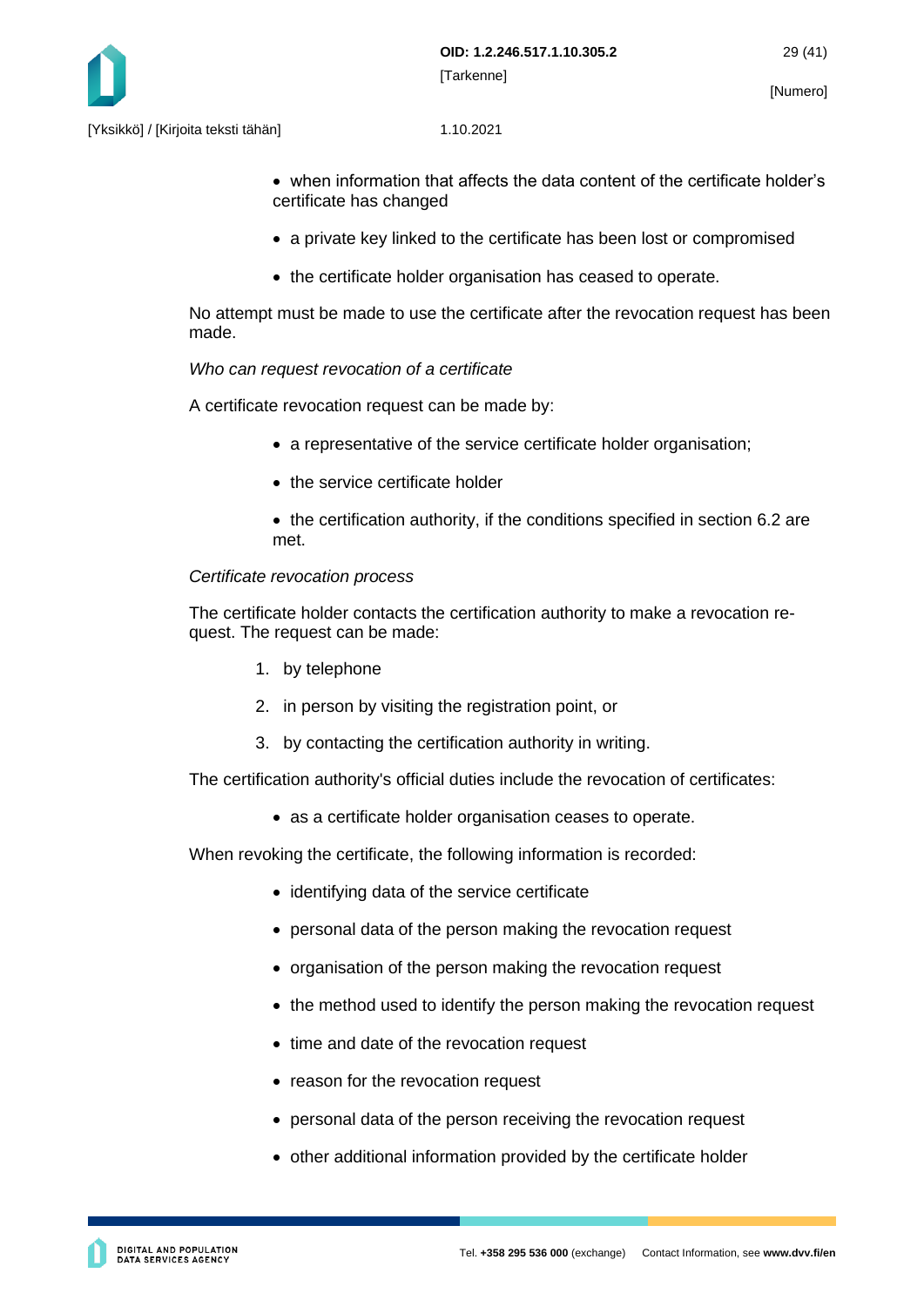

• the time and date when the key pair was compromised, the date on which the certificate holder organisation ceased to operate or similar

- details of the person executing the revocation
- the date of revocation.

The certification authority will not send the certificate holder a separate confirmation of having revoked the certificate. The data related to the revocation will be kept on file for 10 years.

#### *Certificate holder's duty to request revocation*

The certificate holder must request revocation of his or her certificate immediately by contacting the certification authority if the conditions for revoking the certificate set out in section 6.2 are met.

#### *Revocation request processing time*

The certification authority processes certificate revocation requests immediately.

The relying party's duty to verify the validity of a certificate

The relying party is responsible for verifying that the certificate is valid and that it has not been revoked before accepting the certificate.

The relying party is responsible for checking the valid revocation list. The certificate should not be trusted before the relying party has checked the status.

#### *Publishing frequency of the revocation list*

An updated revocation list is published every hour.

It indicates the scheduled publication time of the next revocation list. The next list may be published before the scheduled time.

#### *Maximum validity period of the revocation list*

Each updated revocation list is valid for no more than 48 hours. Each list specifies the end time of its validity.

The holder of a service certificate may have the certificate revoked before the expiry of its validity period.

#### *Revocation request procedure*

The service certificate holder or an authorised representative of the certificate holder organisation must notify the Digital and Population Data Services Agency's Certificate Services if they know or suspect that the certificate holder's private key has been compromised. The notification should be submitted by telephone during office hours to +358 (0)295 535 001, by fax to +358 (0)9 876 4369 or by an e-mail message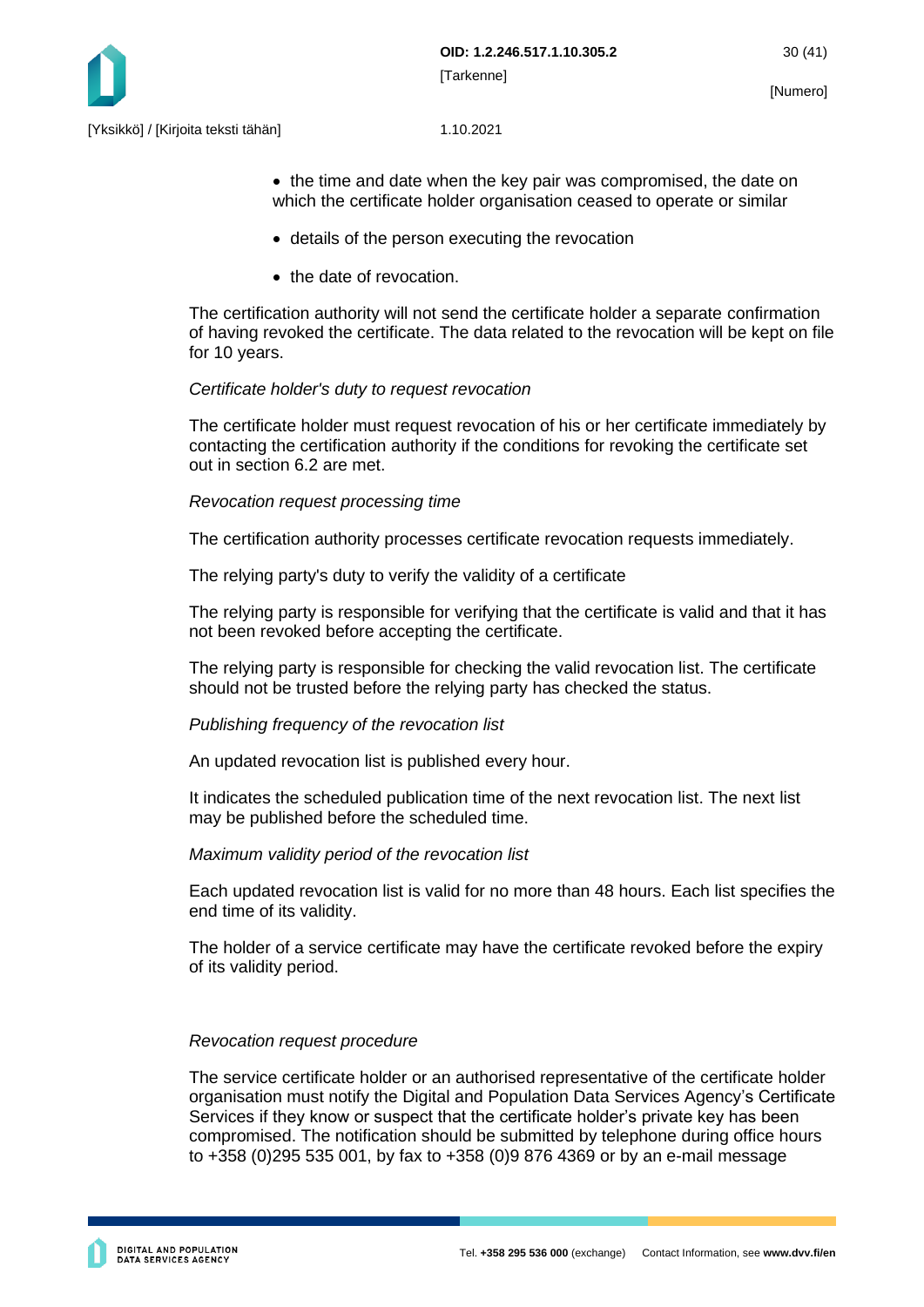

signed using a qualified certificate issued by the Digital and Population Data Services Agency to kirjaamo@dvv.fi. The notification should contain the following information: the name and organisation of the person making the notification, and the serial number of the service certificate to be revoked. The certification authority revokes the certificate in question once it has received the notification. When the certificate holder has submitted a revocation request to the certification authority and the revocation has been confirmed (during the telephone call, by fax or by e-mail depending on how the notification was submitted), the certificate holder no longer is responsible for the use of the certificate.

### <span id="page-31-0"></span>**2. The certification authority's management and operating procedures**

The Digital and Population Data Services Agency maintains a classification of importance for certificate service objects and systems, their backups, priorities and minimum maintenance levels.

#### <span id="page-31-1"></span>**14.1.7 Security management**

The Digital and Population Data Services Agency's information security is managed according to the Digital and Population Data Services Agency's information security policy and standard ISO 27001.

#### <span id="page-31-2"></span>**14.1.8 Repository classification and management**

The Digital and Population Data Services Agency is an agency subordinate to the Ministry of Finance. The certificate services it provides are covered by a financial administration system and supervision as laid down in specific provisions. The financial management of the Digital and Population Data Services Agency is based on the acts and decrees that govern central government finances and regulations issued by the Ministry of Finance and the State Treasury. The National Audit Office is responsible for the DPDSA's financial oversight. In addition, its performance is reviewed from the points of view of effectiveness, economy and productivity.

In compliance with the general Terms and Conditions of Public IT Procurement (JIT 2007), the Digital and Population Data Services Agency ensures that it has adequate financial resources for proper arrangement of certificate operations and for covering possible liabilities.

#### <span id="page-31-3"></span>**14.1.9 Staff and information security**

The Digital and Population Data Services Agency serves as a certification authority responsible for certification activities. The technical vendors have been selected through competition and work at the responsibility and on behalf of the Digital and Population Data Services Agency.

The Digital and Population Data Services Agency pays particular attention to the reliability of both its own staff and the technical vendors and registration authorities and to their skills needed for the execution of the tasks.

#### *Background checks*

The Digital and Population Data Services Agency requests for a basic security clearance for its staff and technical vendors who work with the certificate environment.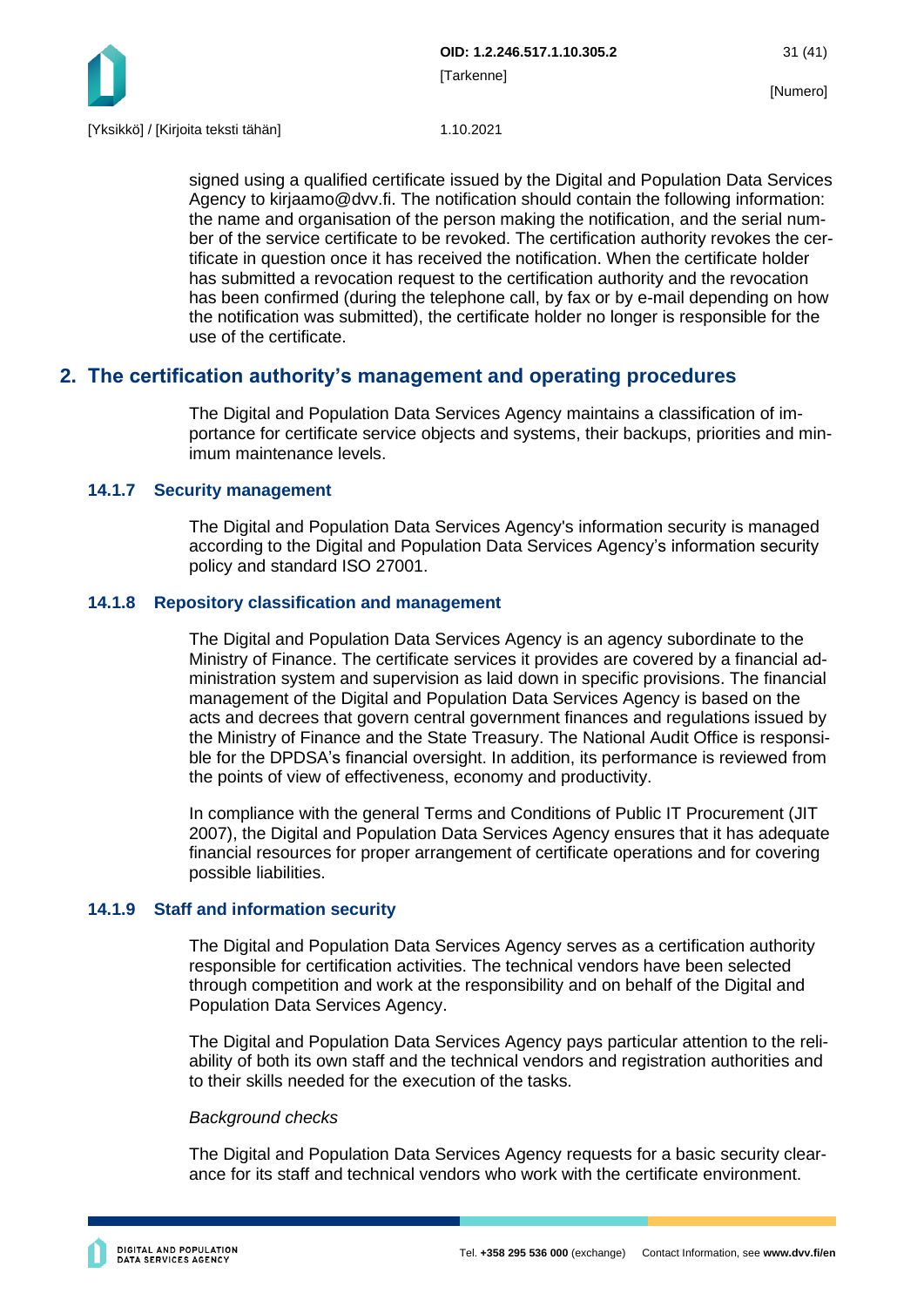

#### *Procedure adhered to in the security clearance*

The staff's work experience is scrutinised at the time of recruitment. A basic security clearance is requested for each person based on the information he or she has provided on a standard form.

All relevant personnel of the certification authority, certificate service and directory service providers and those performing key tasks in the revocation service must:

- complete a form which is submitted to the Finnish Security Intelligence Service for basic background check purposes
- refrain from duties which are in conflict with their obligations and responsibilities
- not be persons known to have been released from a previous duty on the grounds of negligence of duty or misconduct
- be appropriately qualified for the duties they are taking on.

#### *Training requirements*

The Digital and Population Data Services Agency's staff must be trained so that duties can be carried out in the optimal way. The Digital and Population Data Services Agency has a training plan, the implementation of which is the responsibility of the Digital and Population Data Services Agency's administration unit.

#### *Maintenance of expertise and skills*

Staff training is planned and maintained in such a way that the expertise related to the management of the task is always at the best possible level required by the task.

#### *Requirements for task rotation*

When planning for task rotation in the certification authority's tasks, the tasks must be organised in such a way that the employee can perform his or her new duties in an optimal way. Keeping up good information administration practices and maintaining a sufficient level of task-specific skills are taken into consideration in the planning of the task rotation.

Task rotation also adheres to the Digital and Population Data Services Agency's information security policy and information security plan as well as the Digital and Population Data Services Agency's other general instructions.

#### *Measures resulting from deviations*

The Digital and Population Data Services Agency's staff are subject to liability for acts in office and work following the internal instructions of the Digital and Population Data Services Agency. Provisions on the position of a public official are laid down in the state officials act (valtion virkamieslaki, 750/1994).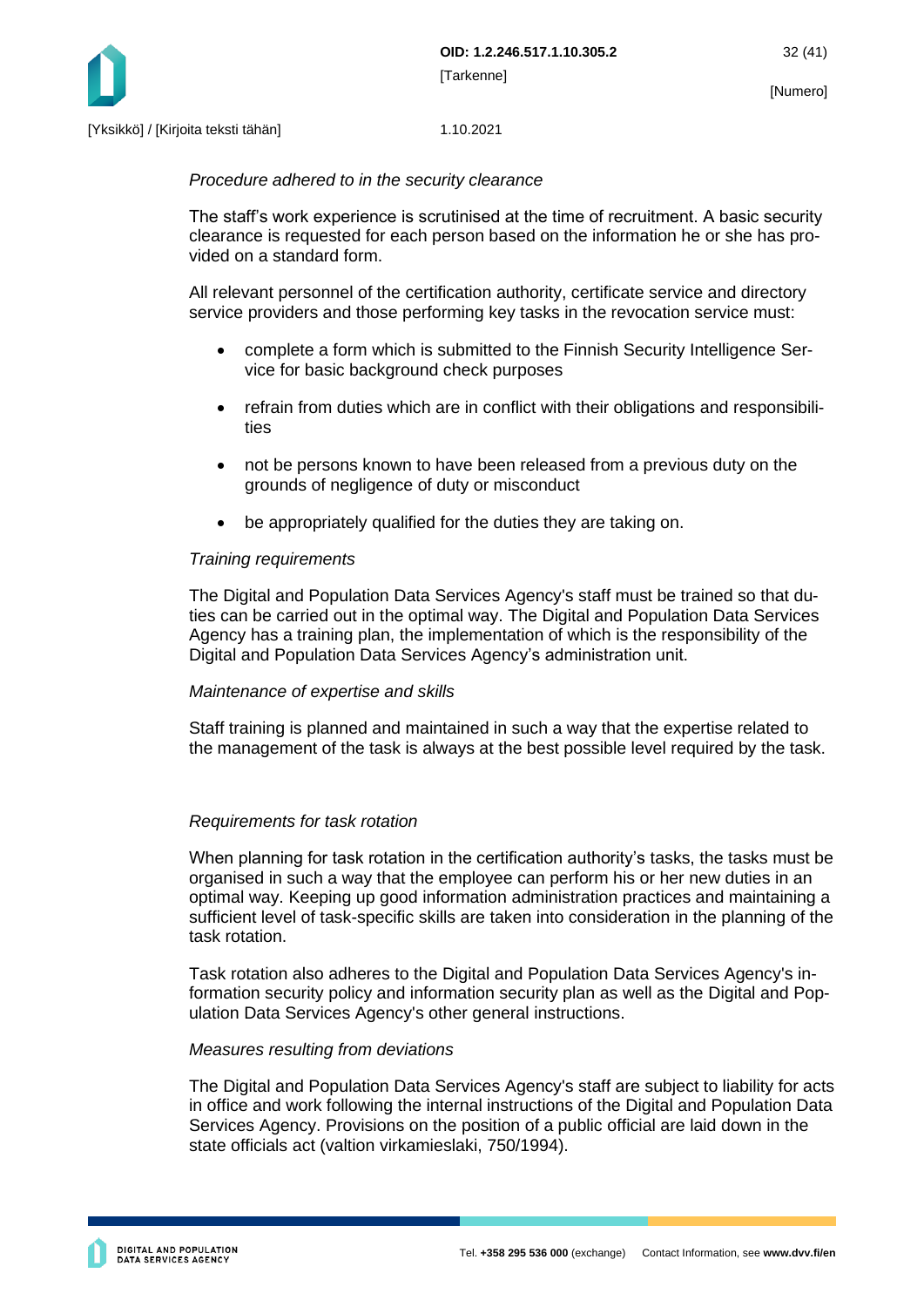

#### *Staff representing the organisation*

When recruiting staff, it must be ensured that the staff's skills correspond to the requirements of the tasks and that no circumstances revealed in the background check put an employee's interests at odds with the production of certificate services.

#### *Documents given to the staff*

The staff always has access to the Digital and Population Data Services Agency's quality and security documents.

#### <span id="page-33-0"></span>**14.1.10 Physical security and security of the environment**

The Digital and Population Data Services Agency uses technical vendors for carrying out the information technology tasks of the certificate service. The DPDSA is responsible, as the certification authority, for the safety and operation of certificate production in an appropriate way in all of its areas.

#### *Location and building properties*

The certification authority's systems are located in high-security data centres and meet the guidelines and orders imposed on data centres regarding security.

Facility safety has been implemented in such a way that unauthorised access to the facilities is prevented.

#### *Physical access to facility*

Facilities where production duties for the certificate system are carried out have controlled physical access. The access control system detects authorised and unauthorised entry. Access to data centre facilities requires the identification of the person, whereby the person is identified, his or her access right is verified and the transactions are registered. Data centre facilities are guarded at all times of the day.

#### *Auxiliary arrangements*

The hardware solutions have been implemented according to good information administration practice in such a way that in the event of system failure, a backup system can be used without compromising the confidentiality, integrity or availability of the data contained in the system.

The supply and maintenance of spare parts for important devices has been ensured.

#### <span id="page-33-1"></span>**14.1.11 Operations management**

The Digital and Population Data Services Agency uses technical vendors for the registration and information technology duties of certificate production. The Digital and Population Data Services Agency serves as a certification authority responsible for certification activities.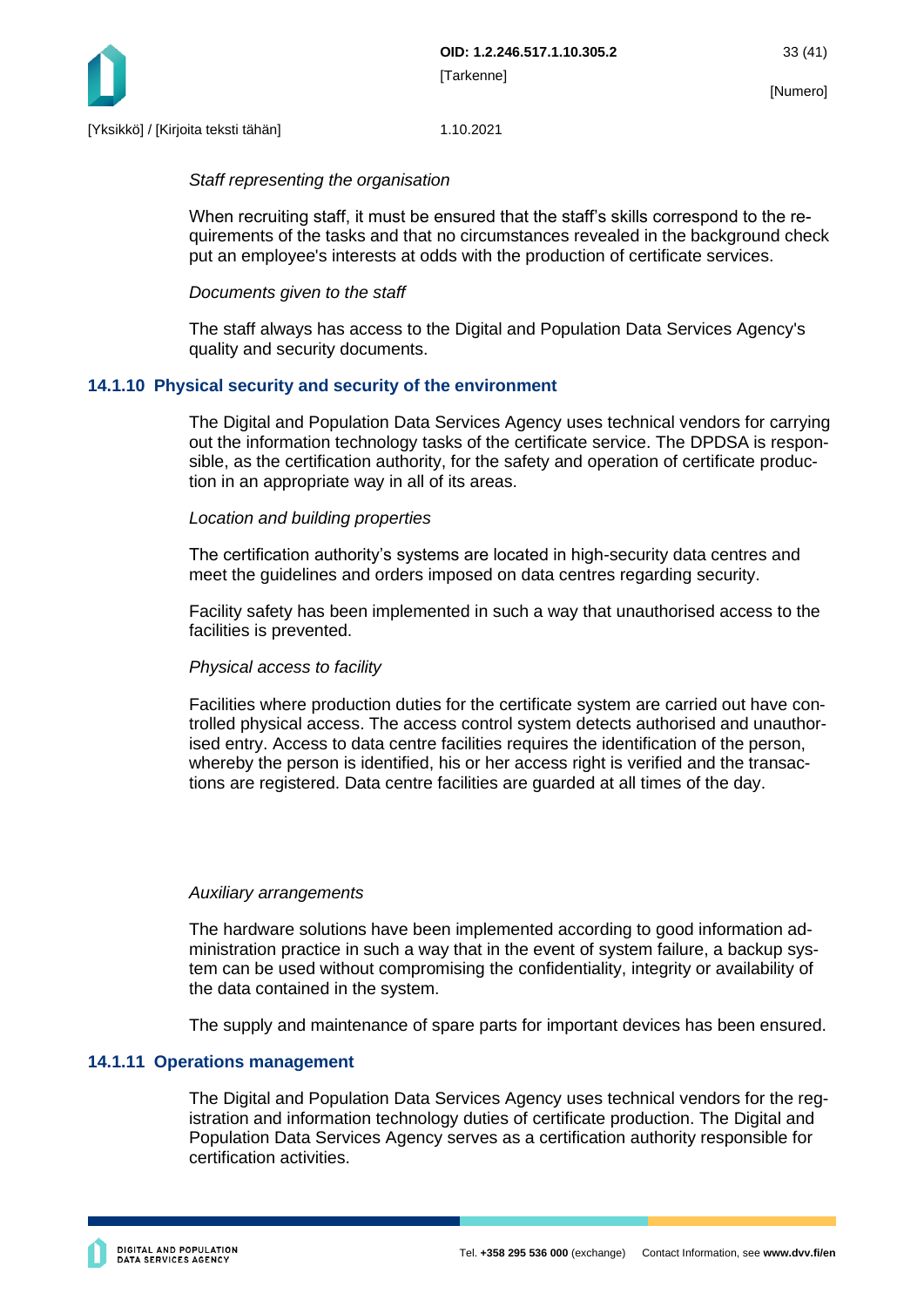

The certification authority's tasks are comprised of the following areas of responsibility:

- Information security
- **Registration**
- System administrator
- System user
- System supervisor

The certification authority and the technical supplier have concluded a supply agreement which contains detailed descriptions of the supplier's duties, methods and responsibilities and the information security provisions.

#### <span id="page-34-0"></span>**14.1.12 Management of access to systems**

The creation, activation, backup and recovery of the certification authority's private keys require the presence of two persons with administrator privileges.

At least two persons authorised to carry out maintenance on the system are present when the certification authority's private key's hardware security module is initialised.

The use of the system requires the presence of at least one person authorised to do so.

The registration and identification of a service certificate requires the presence of one person.

#### <span id="page-34-1"></span>**14.1.13 Commissioning and maintenance of systems to be trusted**

Registration authority of the server certificate: The registration authority is the Digital and Population Data Services Agency's Certificate Service.

The certificate system administrator: Identified on the basis of a personal system management card. System administrators include the system specialists of the certificate system supplier and authorised personnel of DPDSA.

Certificate system user: Identified on the basis of a personal system access card. The certificate system's users include data centre operators, technical certificate request initiators, and the revocation service.

#### <span id="page-34-2"></span>**14.1.14 Business continuity management and processing of anomalies**

The Digital and Population Data Services Agency has a continuity and preparedness plan that enables the continuity of the certification operations.

*The certification authority's private key has become disclosed or the certificate has been revoked*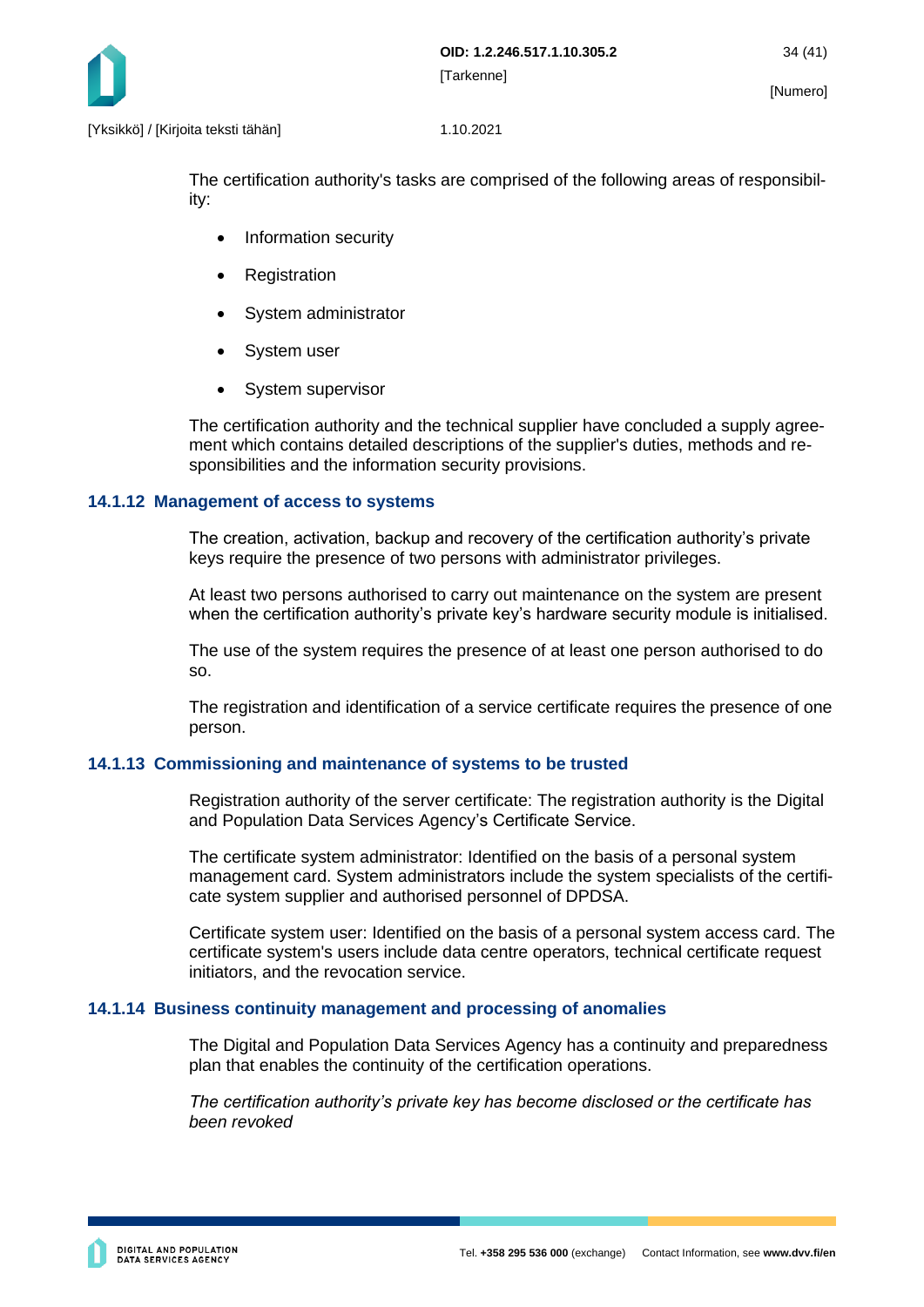

In each certification practice statement, the root certification authority states the measures that the root certification authority, the CA certificate holders, parties relying on the CA certificate, registration authorities and the root certification authority's staff must take if the root certification authority's private key has become disclosed or otherwise unusable.

In such cases, the root certification authority will either suspend its service as described in section 7.4.9 or carry out the following measures:

a) The root certification authority notifies all CA certificate holders, relying parties, and customers with whom the certification authority has agreements in place or who are otherwise, on the grounds of a contractual relationship or government activities, in a relationship with the root certification authority that entitles them to be notified by the root certification authority.

b) The root certification authority creates a new key as described in section 7.3.3.

c) All CA certificates and end user certificates that are valid and have been issued using the exposed key must be revoked on one or several revocation lists whose validity period does not expire until the validity of the last revoked CA certificate

has expired.

#### *Compromised security because of a natural disaster or other catastrophe*

The Digital and Population Data Services Agency's security policy takes into account the measures necessitated by the compromising of external security. The Digital and Population Data Services Agency is ISO 27001 certified with respect to information security, which also sets requirements for the Digital and Population Data Services Agency's operations after the occurrence of a catastrophe.

#### <span id="page-35-0"></span>**14.1.15 End of the certification authority's operation**

The termination of the certification authority is considered to be a situation where all services related to the issuing of CA certificates are permanently terminated. The termination of the certification authority does not refer to a situation where the certification service is transferred from one organisation to another.

The certification authority communicates about the termination of the certificate services as soon as possible, however at least one month before the time of termination.

Before the termination of the certification authority, at least the following measures shall be taken:

a) All service certificates that are valid and have been granted are closed on one or several revocation lists whose validity period does not expire until the validity of the last revoked certificate has expired.

b) The certification authority revokes all authorisations of its contracting partners to carry out tasks pertaining to certificate issuing process on behalf of the certification authority.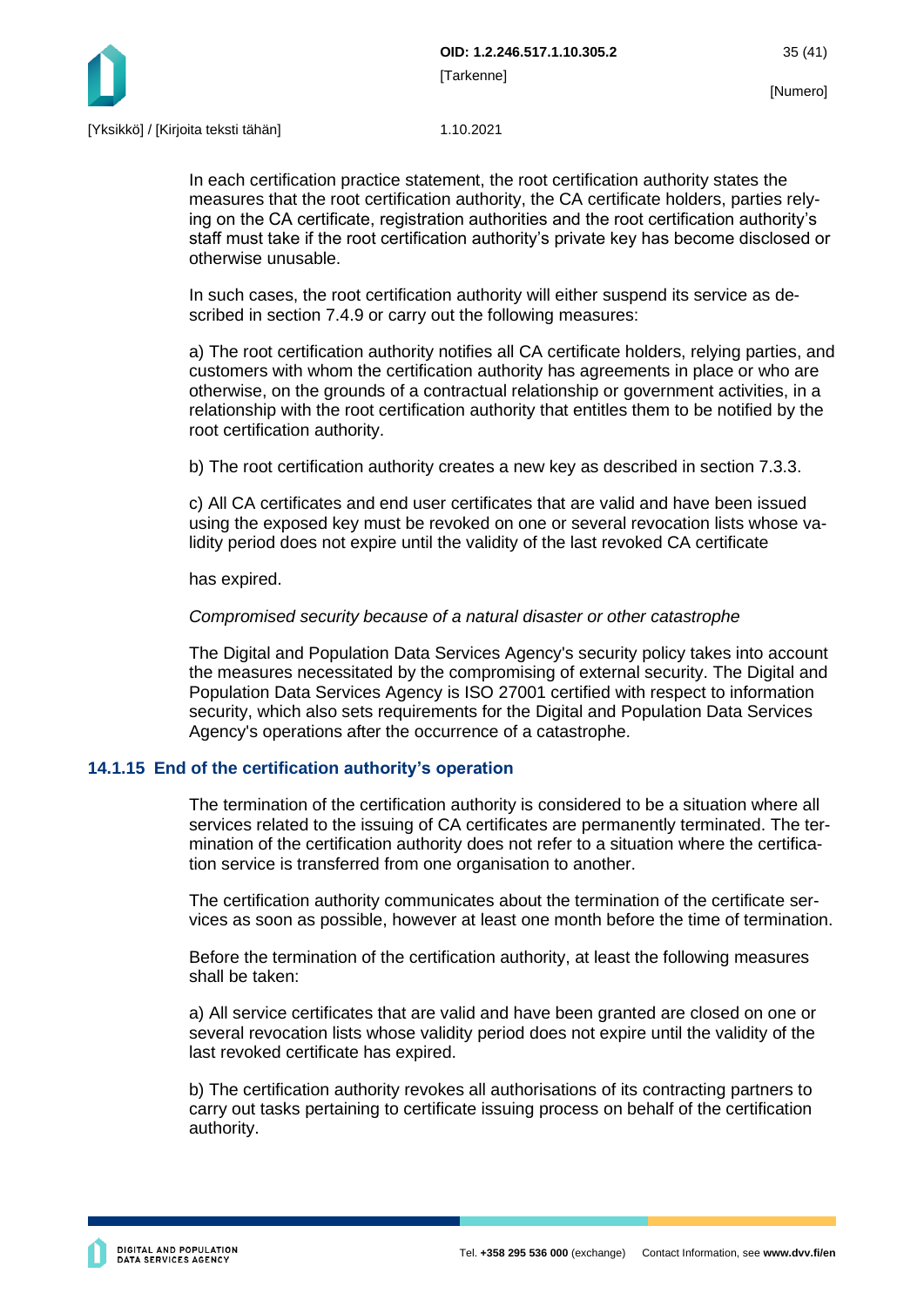

c) The certification authority ensures that access to the certification authority's archives will be maintained also after the termination of the certification authority.

#### <span id="page-36-0"></span>**14.1.16 Applicable legislation**

The Digital and Population Data Services Agency complies with the valid Finnish legislation in its certificate service activities.

Provisions on the certificates issued by the Digital and Population Data Services Agency are contained in the Act on the Digital and Population Data Service Agency (661/2009).

The Digital and Population Data Services Agency's liability related to the provision of certificate services is determined under the valid cooperation agreements and pursuant to the provisions in the Tort Liability Act (412/1974).

#### <span id="page-36-1"></span>**14.1.17 Retention of information pertaining to certificates**

The information published by the certification authority is available on the certification authority's website. Confidential data used in the certificate system are stored in the certification authority's own confidential repository. The certification authority's data are archived according to the valid archiving rules. Special attention is paid to the handling of personal data, and the Digital and Population Data Services Agency has published a specific set of procedures for the provision of certificate services in accordance with the Personal Data Act. The certification authority has also prepared a description of file for each component of the certificate system compliant with the Personal Data Act with respect to the processing of personal data.

The provisions of the archive act (arkistolaki, 831/1994) are applied as the general act on archiving. The right to obtain information is determined according to the Act on the Openness of Government Activities (621/1999). With respect to the archiving of certificates, the provisions pertaining to archiving in electronic services legislation are also applied. Certificate register data will be kept on file for at least 10 years after certificate expiry. The certification authority archives the following information:

a) The application form signed by the applicant, and the acknowledgement of receipt of the service certificate and the associated terms and conditions.

b) Issued server certificates, their data contents and additional details related to their life cycle management starting from the time of expiry or revocation of the certificate.

c) Events related to the creation or renewal of the certification authority's private key

d) Server certificate revocation requests

d) Revocation lists saved to the public directory and other information related to server certificate revocation

f) Current and previous versions of the certificate policy and the corresponding certification practice statements

g) User actions by the administrators and users of the certificate system who are registered users of the certificate system are recorded in log files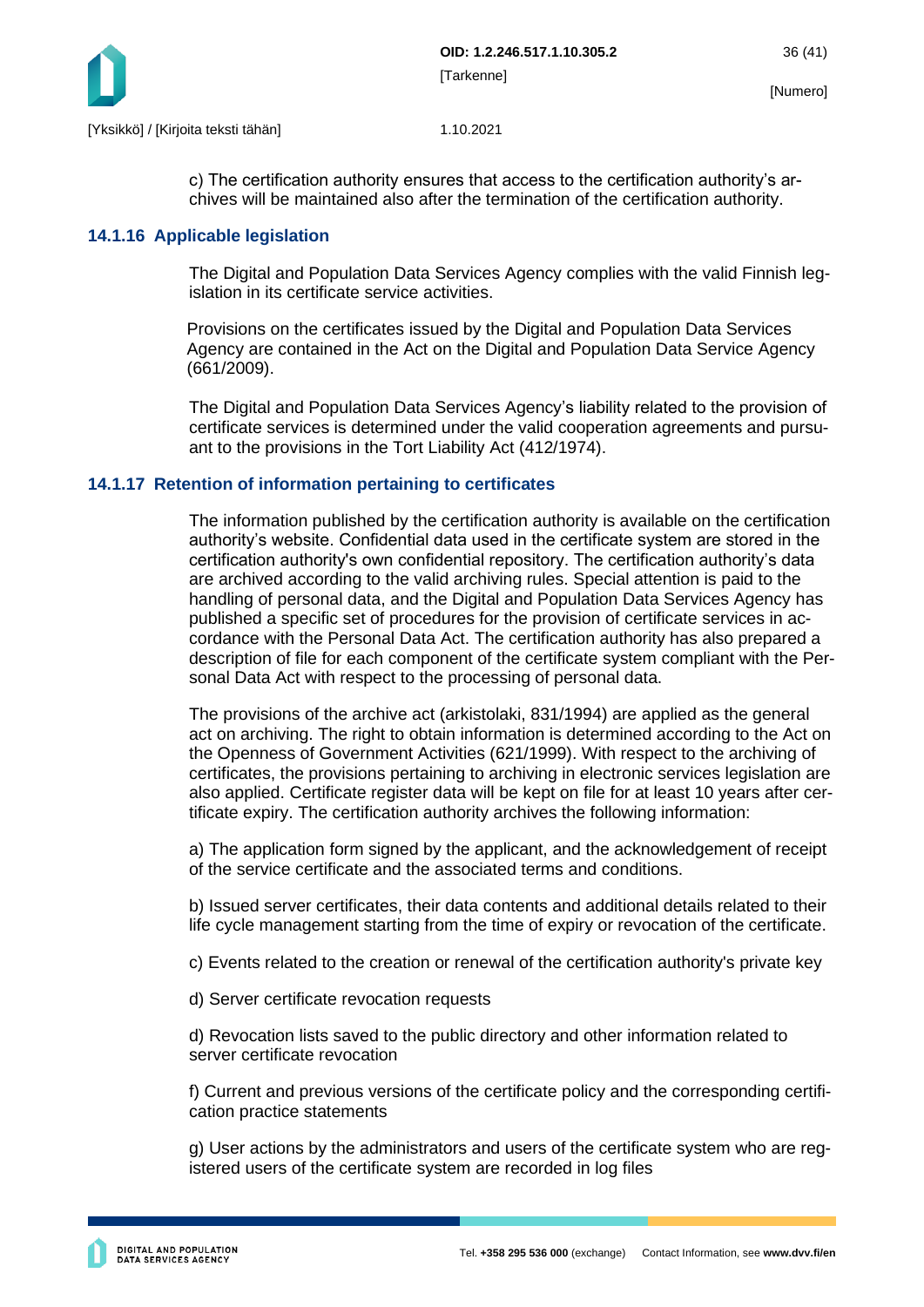

h) Audit reports and records, including information security audits and system audits.

The archive data are stored in accordance with regulations pertaining to the qualified certification authority in question.

#### *Protection of archives*

The certification authority stores the archived documents related to server certificate application, the applicant's identification and server certificate delivery in appropriate facilities.

Archived data are stored on high-security premises with access control.

#### *Backup methods for archived data*

Backup copies are stored in a place physically separate from the original data.

#### *Acquisition and backup methods for archived data*

If a certification authority's service is interrupted or terminated, the authority shall notify all of its customers that the archive will continue to be available. All archive queries should be sent to the certification authority or some other party designated by the authority before it terminates its service.

The certification authority ensures the availability and readability of the archives, also in the event that the certification authority's operations are interrupted or terminated.

Archived data will be made available as deemed appropriate from the point of view of the server certificate holder or the relying party.

### <span id="page-37-0"></span>**15 Organisation requirements**

The Digital and Population Data Services Agency is a public authority which administers a personal data file and, under the Act on the Digital and Population Data Service Agency (661/2009), is responsible for providing certified electronic services in addition to its other tasks.

The Digital and Population Data Services Agency issues certificates on application. The rights and responsibilities of a certificate applicant are specified in the Digital and Population Data Services Agency's certificate application document and the general terms and conditions of use, which comprise a contract concluded with the certificate applicant.

An agreement has been concluded between the Digital and Population Data Services Agency and the Registration Authority as well as other vendors that provide parts of the certificate services, indisputably specifying the rights, liabilities and obligations of both parties.

The certificate services produced by the Digital and Population Data Services Agency are covered by a financial administration system and supervision as has separately been set forth. The Digital and Population Data Services Agency is a government agency under the Ministry of Finance. The financial management of the Digital and Population Data Services Agency is based on the acts and decrees that govern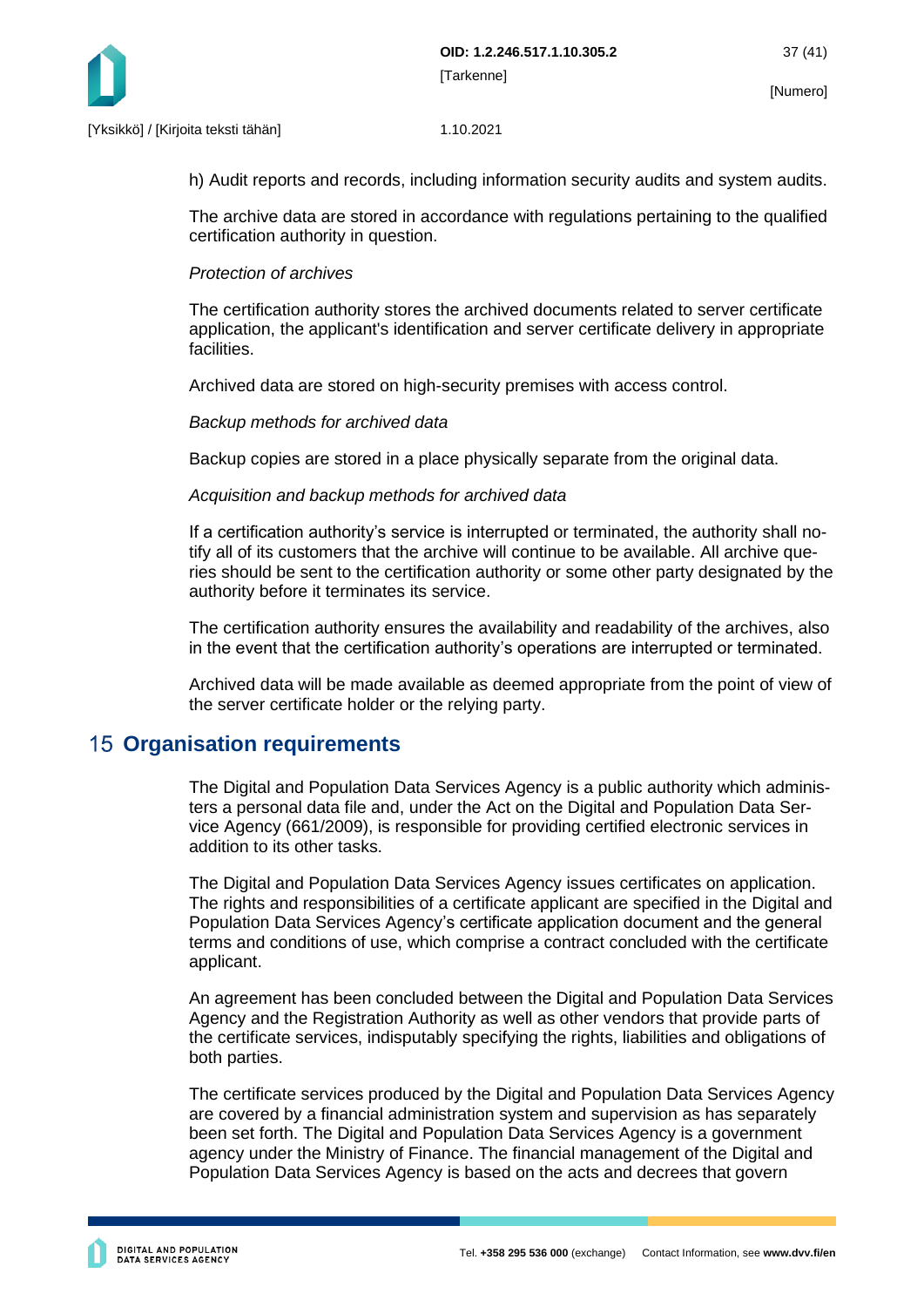

central government finances and regulations issued by the Ministry of Finance and the State Treasury. The National Audit Office is responsible for the DPDSA's financial oversight. In addition, its performance is reviewed from the points of view of effectiveness, economy and productivity.

The Digital and Population Data Services Agency complies with the valid Finnish legislation in its certificate service activities. The Digital and Population Data Services Agency performs its duties carefully, reliably and appropriately. The Digital and Population Data Services Agency keeps publicly available information regarding its certificates and certificate activities, based on which the operation and reliability of the certification authority can be assessed.

The Digital and Population Data Services Agency pays particular attention to the reliability of both its own staff and the technical vendors and registration authorities and to their skills needed for the execution of the tasks. The Digital and Population Data Services Agency has the necessary technical ability and financial resources for appropriately arranging the certificate activities and for covering potential liability for damages. The Digital and Population Data Services Agency's staff are subject to liability for acts in office and work following the internal instructions of the Digital and Population Data Services Agency. Provisions on the position of a public official are laid down in the state officials act (valtion virkamieslaki, 750/1994).

Any disputes shall be settled according to Finnish law. Valid legislation is adhered to in settling appeals and disputes, in administrative supervision and implementation of law.

This certification practice statement was registered by, and the associated copyrights belong to, the Digital and Population Data Services Agency. The Digital and Population Data Services Agency owns all data pertaining to the certificates and documentation as stated in the technical terms of delivery. The Digital and Population Data Services Agency has full ownership and utilisation rights to this certification practice statement. The Digital and Population Data Services Agency is responsible for the administration and updating of this certification practice statement.

## <span id="page-38-0"></span>**Framework for the specification of other certificate policy documents**

This section specifies the general framework for other certificate policies of certification authorities issuing certificates. A certification authority can confirm their compliance with this general specification framework as set out in section 8.3. In general, a precondition for compliance is complying with the requirements in sections 6 and 7, excluding the requirements that apply to certification authorities that only issue certificates to the general public.

### <span id="page-38-1"></span>**Specification document management**

#### *Modifications to specifications*

The certification authority may change the specifications because of legislative, operative or technical requirements. Changes to the specifications must be recorded in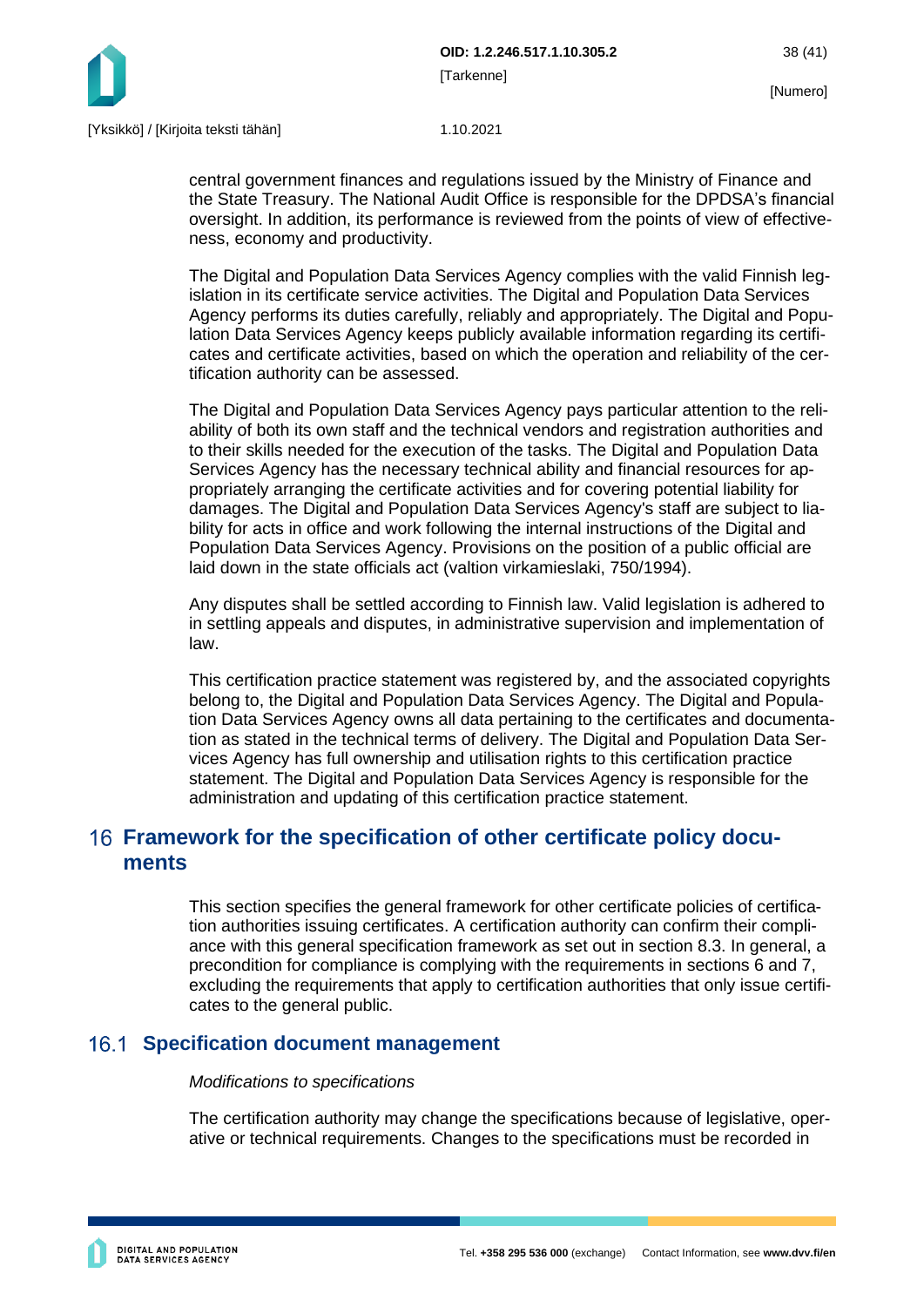

the certificate policy and certification practice statement documents as described below.

#### *Publication and communication*

The certification authority publishes a certificate policy and a certification practice statement, available at the website www.fineid.fi.

The certification authority's public specifications pertaining to the production of certificates can be obtained from the same websites.

The agreements concluded with information technology vendors on the delivery of certificates and production system descriptions and product-related specifications are confidential.

#### *Modification and approval procedure of the certification practice statement*

The Digital and Population Data Services Agency approves the certificate policy and certification practice statement pertaining to service certificates. These documents may be modified according to the Digital and Population Data Services Agency's internal change policy.

Digital and Population Data Services Agency will communicate the changes well in advance of their entry into force on its website.

The Digital and Population Data Services Agency maintains version management of the documents and archives all certificate policy and certification practice statement documents. Typographic corrections and changes of contact details may be made with immediate effect.

> 1. All sections of the Certificate Policy and Certification Practice Statement can be modified by informing the stakeholders of the principal upcoming changes 30 days before their entry into force.

> 2. Sections that the Digital and Population Data Services Agency does not deem to have significant effect on certificate holders and relying parties may be modified with communication 14 days before the modifications enter into force.

### <span id="page-39-0"></span>**Additional requirements**

In the context of fulfilling the requirements specified in section 7.3.4, the customers and the relying parties shall be informed of how each current policy adds to, or restricts further, the certificate policy requirements as they are specified in this document.

### <span id="page-39-1"></span>**16.3 Compliance**

The certification authority may only state it works in compliance with this certification practice statement

> a)if the certification authority confirms that they comply with an identified certificate policy and, on request, makes proof of compliance available for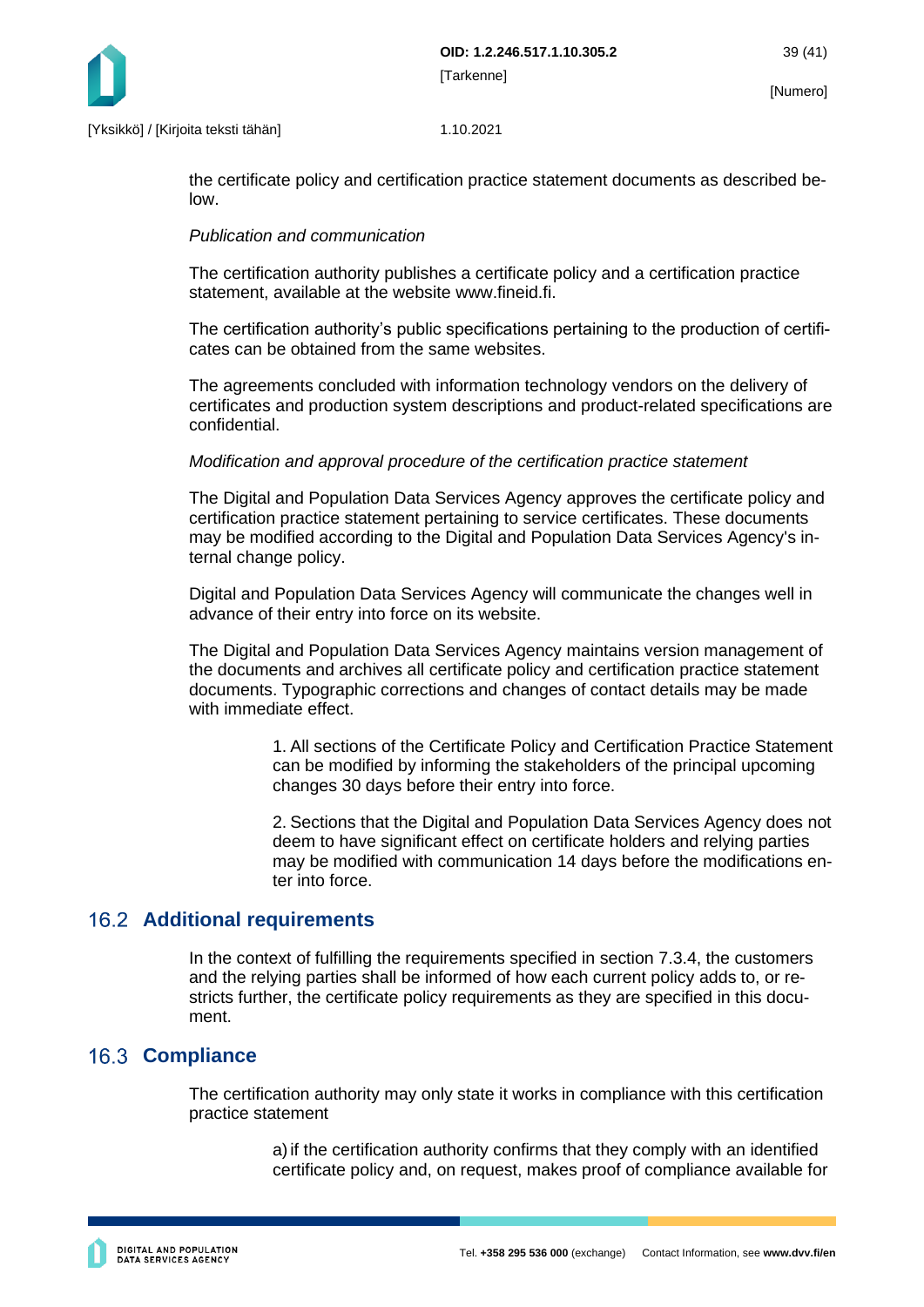

the customer and relying parties. The proof may, for example, include an auditor's report that confirms the certification authority's compliance with the requirements of an identified certificate policy. While this may be an auditor internal to the certification authority's organisation, the auditor must not have a hierarchical relationship with the certification authority implementing the operations.

b)if a qualified and independent party has recently assessed the present state of the certification authority's adherence to the requirements of a uniquely identified certificate policy. Upon request, the assessment results must be made available to the customers and relying parties.